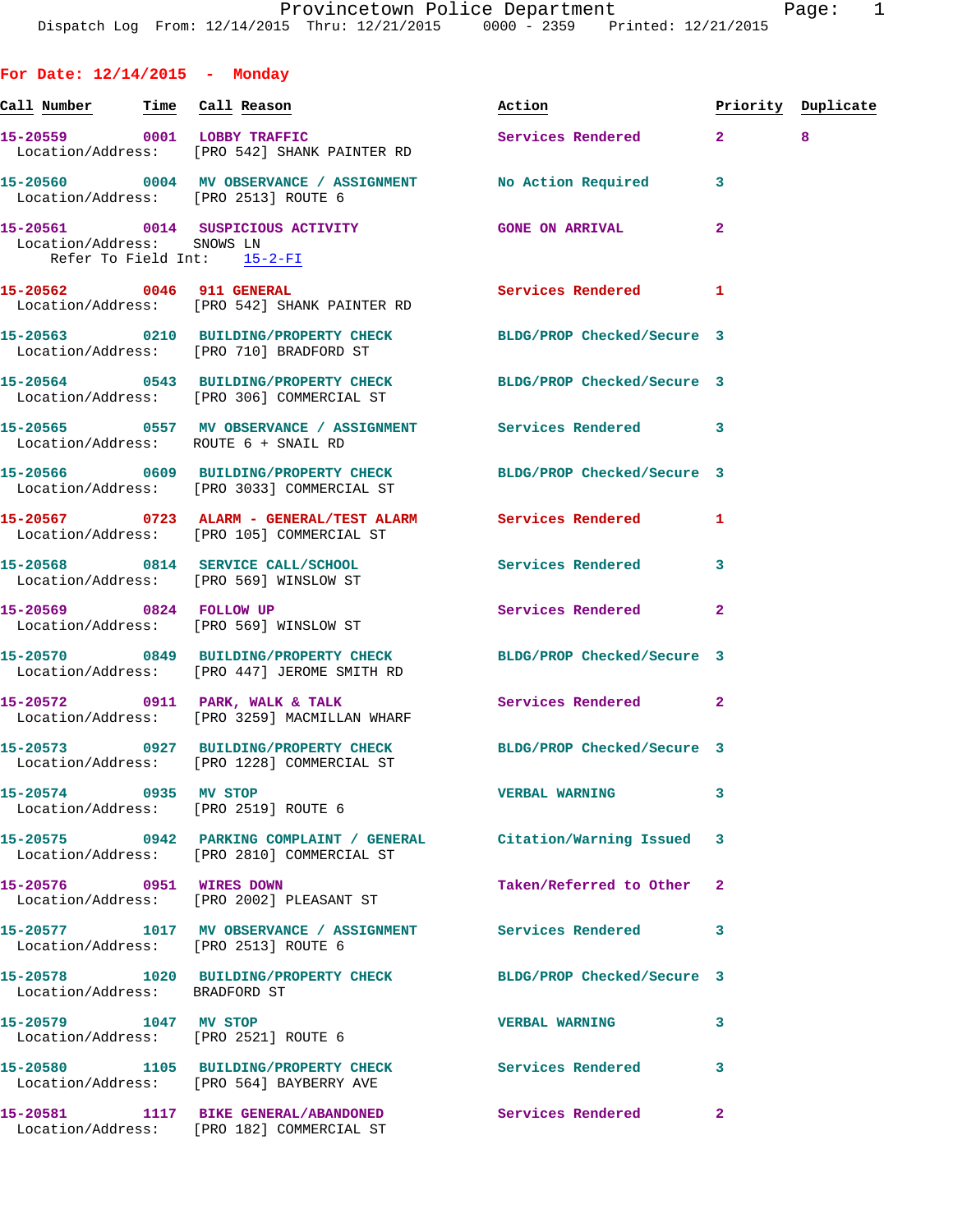| 15-20582 1129 MV STOP                                             | Location/Address: [PRO 2818] CONWELL ST                                                                    | <b>VERBAL WARNING</b>      | $\overline{\mathbf{3}}$ |
|-------------------------------------------------------------------|------------------------------------------------------------------------------------------------------------|----------------------------|-------------------------|
| 15-20583    1140 MV STOP                                          | Location/Address: [PRO 2818] CONWELL ST                                                                    | Citation/Warning Issued 3  |                         |
| Location/Address: [PRO 3222] ALDEN ST                             | 15-20584 1143 MEDICAL EMERGENCY/STROKE                                                                     | Transported to Hospital    | 1                       |
| 15-20586 1250 COMPLAINT                                           | Location/Address: [PRO 542] SHANK PAINTER RD                                                               | SPOKEN TO                  | 3                       |
|                                                                   | 15-20587 1319 MV OBSERVANCE / ASSIGNMENT Services Rendered<br>Location/Address: BRADFORD ST + HOWLAND ST   |                            | $\overline{\mathbf{3}}$ |
| 15-20589 1325 MV STOP<br>Location/Address: BRADFORD ST            |                                                                                                            | <b>VERBAL WARNING</b>      | 3                       |
|                                                                   | 15-20591 1341 MEDICAL EMERGENCY/D.O.T.                                                                     | Transported to Hospital 1  |                         |
|                                                                   | Location/Address: [PRO 440] HARRY KEMP WAY<br>15-20590 1343 MV OBSERVANCE / ASSIGNMENT Services Rendered 3 |                            |                         |
| Location/Address: [PRO 2521] ROUTE 6                              | 15-20592 1346 BUILDING/PROPERTY CHECK                                                                      | BLDG/PROP Checked/Secure 3 |                         |
|                                                                   | Location/Address: [PRO 444] HIGH POLE HILL<br>15-20594 1522 BUILDING/PROPERTY CHECK                        | BLDG/PROP Checked/Secure 3 |                         |
|                                                                   | Location/Address: [PRO 1830] BRADFORD ST<br>15-20596 1522 SEVERE NOSE BLEED                                | Services Rendered 1        |                         |
|                                                                   | Location/Address: [PRO 3277] SANDY HILL LN                                                                 |                            |                         |
| Location/Address: SNAIL RD                                        | 15-20595 1523 MV OBSERVANCE / ASSIGNMENT Services Rendered                                                 |                            | 3                       |
| 15-20597 1549 SEA TURTLE                                          | Location/Address: [PRO 1992] COMMERCIAL ST                                                                 | Services Rendered          | $\overline{2}$          |
|                                                                   | 15-20598 1606 BUILDING/PROPERTY CHECK<br>Location/Address: [PRO 3259] MACMILLAN WHARF                      | BLDG/PROP Checked/Secure 3 |                         |
| 15-20599    1612    COMPLAINT                                     | Location/Address: [PRO 542] SHANK PAINTER RD                                                               | <b>FOLLOW UP</b>           | 3                       |
| Location/Address: ROUTE 6 + SNAIL RD                              | 15-20600 1614 MV OBSERVANCE / ASSIGNMENT Services Rendered                                                 |                            | 3                       |
| 15-20601 1617 MV STOP<br>Location/Address: [PRO 2521] ROUTE 6     |                                                                                                            | <b>VERBAL WARNING</b>      | 3                       |
| 15-20602 1630 MEDICAL EMERGENCY                                   | Location/Address: [PRO 1892] SHANK PAINTER RD                                                              | Services Rendered          | 1                       |
| 15-20603 1632 MV STOP<br>Location/Address: [PRO 2521] ROUTE 6     |                                                                                                            | <b>VERBAL WARNING</b>      | 3                       |
| 15-20604 1635 MV DISABLED<br>Location/Address: [PRO 2521] ROUTE 6 |                                                                                                            | Services Rendered 2        |                         |
|                                                                   | 15-20605 1754 BUILDING/PROPERTY CHECK<br>Location/Address: [PRO 444] HIGH POLE HILL                        | BLDG/PROP Checked/Secure 3 |                         |
|                                                                   | 15-20606 1758 BUILDING/PROPERTY CHECK<br>Location/Address: [PRO 519] RACE POINT RD                         | BLDG/PROP Checked/Secure 3 |                         |
|                                                                   | 15-20607 1817 BUILDING/PROPERTY CHECK                                                                      | BLDG/PROP Checked/Secure 3 |                         |
|                                                                   | Location/Address: [PRO 433] RYDER ST EXT<br>15-20608 1925 BUILDING/PROPERTY CHECK                          | BLDG/PROP Checked/Secure 3 |                         |
|                                                                   |                                                                                                            |                            |                         |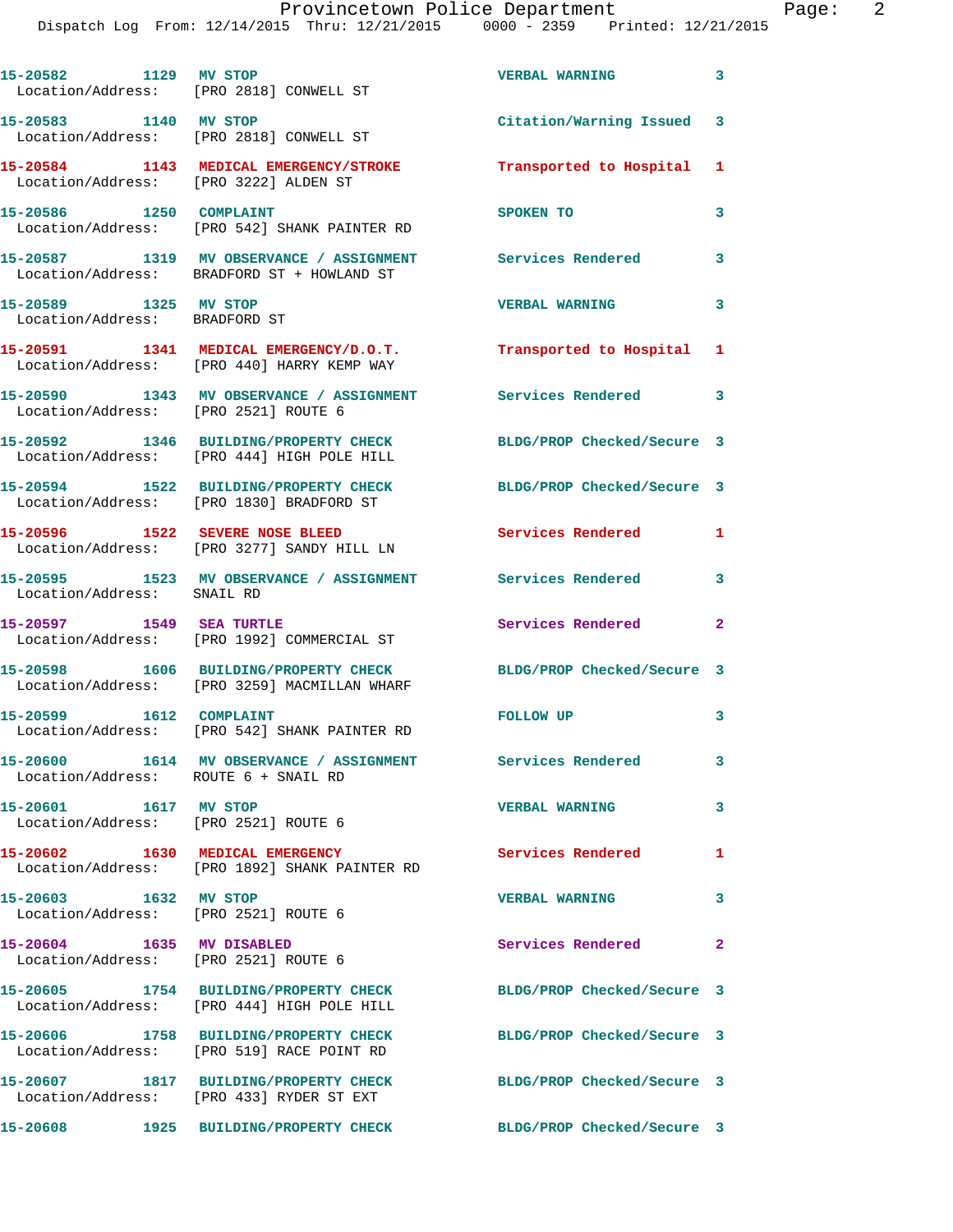|                                     | Provincetown Police Department<br>Dispatch Log From: 12/14/2015 Thru: 12/21/2015 0000 - 2359 Printed: 12/21/2015 |                               |   | Page: | 3 |
|-------------------------------------|------------------------------------------------------------------------------------------------------------------|-------------------------------|---|-------|---|
|                                     | Location/Address: [PRO 1228] COMMERCIAL ST                                                                       |                               |   |       |   |
|                                     | 15-20609 1936 BUILDING/PROPERTY CHECK BLDG/PROP Checked/Secure 3<br>Location/Address: [PRO 530] SHANK PAINTER RD |                               |   |       |   |
|                                     | 15-20610 2034 BUILDING/PROPERTY CHECK BLDG/PROP Checked/Secure 3<br>Location/Address: [PRO 182] COMMERCIAL ST    |                               |   |       |   |
|                                     | 15-20611 2035 BUILDING/PROPERTY CHECK<br>Location/Address: [PRO 175] COMMERCIAL ST                               | BLDG/PROP Checked/Secure 3    |   |       |   |
|                                     | 15-20612 2118 BUILDING/PROPERTY CHECK<br>Location/Address: [PRO 1638] COMMERCIAL ST                              | BLDG/PROP Checked/Secure 3    |   |       |   |
|                                     | 15-20613 2124 BUILDING/PROPERTY CHECK BLDG/PROP Checked/Secure 3<br>Location/Address: [PRO 3256] COMMERCIAL ST   |                               |   |       |   |
|                                     | 15-20614 2137 MV OBSERVANCE / ASSIGNMENT<br>Location/Address: [PRO 1892] SHANK PAINTER RD                        | No Action Required            | 3 |       |   |
| 15-20615 2244 ASSIST CITIZEN        | Location/Address: [PRO 182] COMMERCIAL ST                                                                        | Services Rendered             | 3 |       |   |
|                                     | 15-20616 2335 BUILDING/PROPERTY CHECK Services Rendered<br>Location/Address: [PRO 2483] COMMERCIAL ST            |                               | 3 |       |   |
|                                     | 15-20617 2342 BUILDING/PROPERTY CHECK<br>Location/Address: [PRO 440] HARRY KEMP WAY                              | Services Rendered             | 3 |       |   |
|                                     | 15-20619 2344 BUILDING/PROPERTY CHECK<br>Location/Address: [PRO 1778] SHANK PAINTER RD                           | Services Rendered             | 3 |       |   |
|                                     | 15-20618 2348 BUILDING/PROPERTY CHECK BLDG/PROP Checked/Secure 3<br>Location/Address: [PRO 1830] BRADFORD ST     |                               |   |       |   |
| For Date: $12/15/2015$ - Tuesday    |                                                                                                                  |                               |   |       |   |
| 15-20620 0002 LOBBY TRAFFIC         | Location/Address: [PRO 542] SHANK PAINTER RD                                                                     | Services Rendered 2           |   | 14    |   |
|                                     | 15-20621 0034 BUILDING/PROPERTY CHECK BLDG/PROP Checked/Secure 3<br>Location/Address: [PRO 1228] COMMERCIAL ST   |                               |   |       |   |
|                                     | 15-20622 0049 MV OBSERVANCE / ASSIGNMENT Services Rendered<br>Location/Address: [PRO 3231] BRADFORD ST           |                               | 3 |       |   |
|                                     | 15-20623 0121 BUILDING/PROPERTY CHECK<br>Location/Address: [PRO 433] RYDER ST EXT                                | BLDG/PROP Checked/Secure 3    |   |       |   |
|                                     | 15-20624 0221 BUILDING/PROPERTY CHECK<br>Location/Address: [PRO 710] BRADFORD ST                                 | BLDG/PROP Checked/Secure 3    |   |       |   |
| Location/Address: [PRO 521] ROUTE 6 | 15-20625 0458 BUILDING/PROPERTY CHECK Services Rendered                                                          |                               | 3 |       |   |
|                                     | 15-20626 0517 ALARM - GENERAL<br>Location/Address: [PRO 2817] COMMODORE AVE                                      | False Alarm <b>Example 20</b> | 1 |       |   |
|                                     | 15-20627 0544 BUILDING/PROPERTY CHECK<br>Location/Address: [PRO 447] JEROME SMITH RD                             | BLDG/PROP Checked/Secure 3    |   |       |   |
|                                     | 15-20628 0544 BUILDING/PROPERTY CHECK<br>Location/Address: [PRO 2499] RACE POINT RD                              | Services Rendered             | 3 |       |   |
|                                     | 15-20629 0618 BUILDING/PROPERTY CHECK<br>Location/Address: [PRO 3033] COMMERCIAL ST                              | BLDG/PROP Checked/Secure 3    |   |       |   |
|                                     | 15-20630 0733 BUILDING/PROPERTY CHECK<br>Location/Address: [PRO 447] JEROME SMITH RD                             | BLDG/PROP Checked/Secure 3    |   |       |   |
|                                     |                                                                                                                  |                               |   |       |   |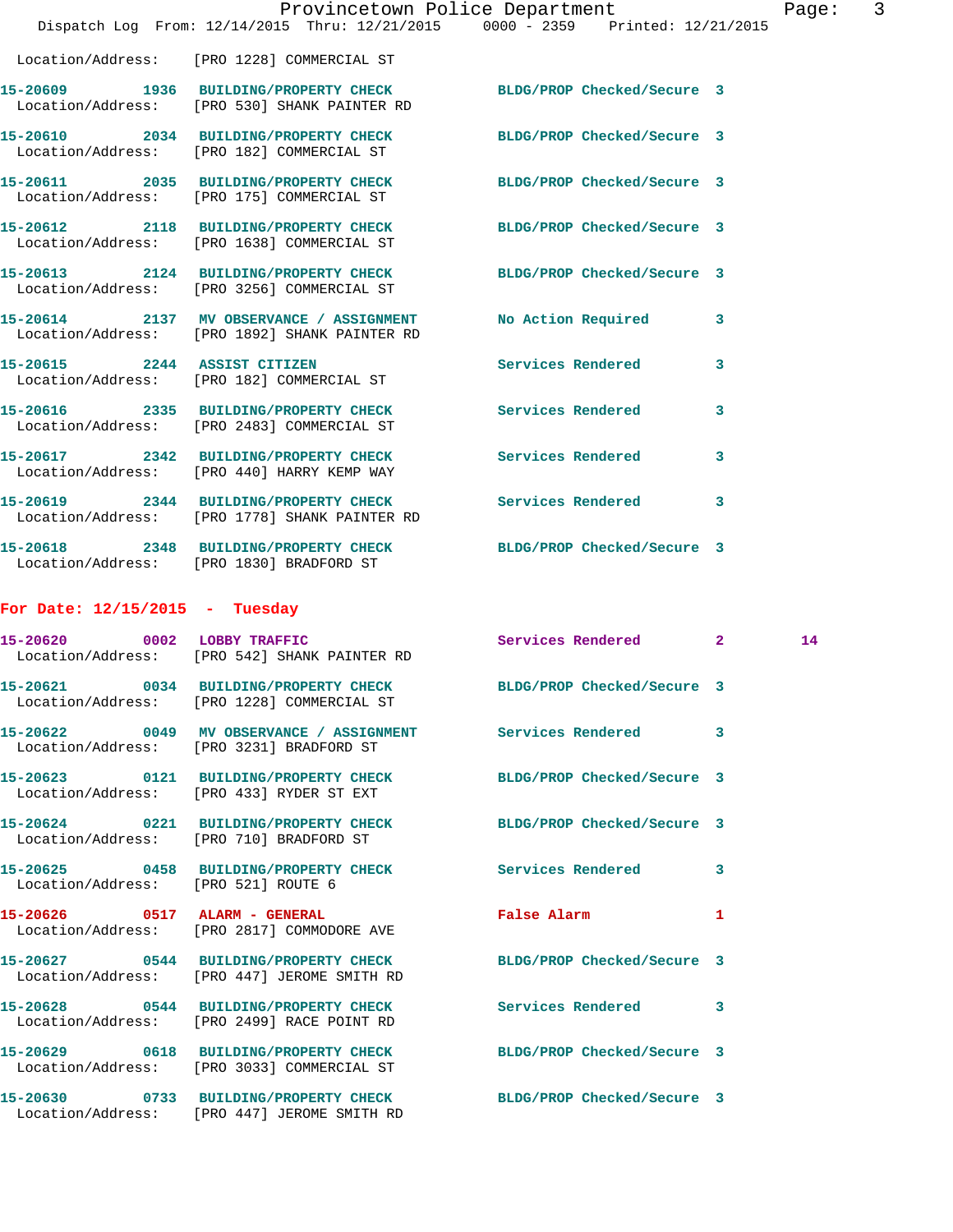|                                                           | Provincetown Police Department                                                        | Dispatch Log From: 12/14/2015 Thru: 12/21/2015 0000 - 2359 Printed: 12/21/2015 |                |
|-----------------------------------------------------------|---------------------------------------------------------------------------------------|--------------------------------------------------------------------------------|----------------|
|                                                           | 15-20632 0813 SERVICE CALL/SCHOOL<br>Location/Address: [PRO 569] WINSLOW ST           | Services Rendered                                                              | 3              |
| 15-20631 0819 MV STOP                                     | Location/Address: [PRO 2513] ROUTE 6                                                  | <b>VERBAL WARNING</b>                                                          | 3              |
|                                                           | Location/Address: [PRO 3440] ROUTE 6                                                  | 15-20633 0827 MV OBSERVANCE / ASSIGNMENT Services Rendered                     | 3              |
|                                                           | 15-20634 0840 BUILDING/PROPERTY CHECK<br>Location/Address: [PRO 2898] JEROME SMITH RD | BLDG/PROP Checked/Secure 3                                                     |                |
| 15-20635 0854 MV STOP                                     | Location/Address: [PRO 2521] ROUTE 6                                                  | Citation/Warning Issued                                                        | 3              |
|                                                           | 15-20636 0935 PARK, WALK & TALK<br>Location/Address: [PRO 3222] ALDEN ST              | Services Rendered                                                              | $\mathbf{2}$   |
|                                                           | Location/Address: [PRO 1251] SEASHORE PARK DR                                         | 15-20637 1012 MEDICAL EMERGENCY/D.O.T. Transported to Hospital                 | 1              |
|                                                           | 15-20639 1036 BUILDING/PROPERTY CHECK<br>Location/Address: [PRO 16] BRADFORD ST       | BLDG/PROP Checked/Secure 3                                                     |                |
|                                                           | Location/Address: [PRO 564] BAYBERRY AVE                                              | 15-20640 1046 BUILDING/PROPERTY CHECK BLDG/PROP Checked/Secure 3               |                |
|                                                           | 15-20641 1120 BUILDING/PROPERTY CHECK<br>Location/Address: [PRO 3033] COMMERCIAL ST   | BLDG/PROP Checked/Secure 3                                                     |                |
|                                                           | Location/Address: SHANK PAINTER RD + BRADFORD ST                                      | 15-20642 1124 MV OBSERVANCE / ASSIGNMENT Services Rendered                     | 3              |
|                                                           | 15-20643 1213 PARK, WALK & TALK<br>Location/Address: [PRO 569] WINSLOW ST             | Services Rendered                                                              | $\overline{a}$ |
|                                                           | 15-20644 1215 PROPERTY DAMAGE<br>Location/Address: [PRO 523] COMMERCIAL ST            | SPOKEN TO                                                                      | 3              |
|                                                           | Location/Address: [PRO 37] BRADFORD ST                                                | 15-20645 1311 MEDICAL EMERGENCY/VOMITING Transported to Hospital               | 1              |
|                                                           | 15-20647 1350 MV OBSERVANCE / ASSIGNMENT<br>Location/Address: [PRO 94] BRADFORD ST    | <b>Services Rendered</b>                                                       |                |
| 15-20648 1402 DISTURBANCE<br>Location/Address: HOWLAND ST |                                                                                       | <b>SPOKEN TO</b>                                                               | 1              |
|                                                           | Location/Address: [PRO 1780] JOHNSON ST                                               | 15-20649 1416 BUILDING/PROPERTY CHECK BLDG/PROP Checked/Secure 3               |                |
|                                                           | 15-20650 1433 MEDICAL EMERGENCY/B.P.<br>Location/Address: [PRO 2144] CONWELL ST       | <b>Services Rendered</b>                                                       | 1              |
|                                                           | 15-20651 1458 SCHOOL COVERAGE<br>Location/Address: [PRO 569] WINSLOW ST               | <b>Services Rendered</b>                                                       | 3              |
|                                                           | 15-20652 1544 MEDICAL ALARM/TRANSPORT<br>Location/Address: [PRO 1542] COMMERCIAL ST   | Transported to Hospital                                                        | 1              |
| 15-20653 1559 KEEP THE PEACE                              | Location/Address: [PRO 3293] COMMERCIAL ST                                            | Services Rendered                                                              | 2              |
| 15-20654 1612 MINOR MVA                                   | Location/Address: [PRO 208] COMMERCIAL ST<br>Refer To Accident: 15-80-AC              | Services Rendered                                                              | 1              |
|                                                           | 15-20656 1646 BUILDING/PROPERTY CHECK<br>Location/Address: [PRO 433] RYDER ST EXT     | BLDG/PROP Checked/Secure 3                                                     |                |
| 15-20886                                                  |                                                                                       | 1700 ASSIST AGENCY / MUTUAL AID Services Rendered                              | 3              |

Page:  $4$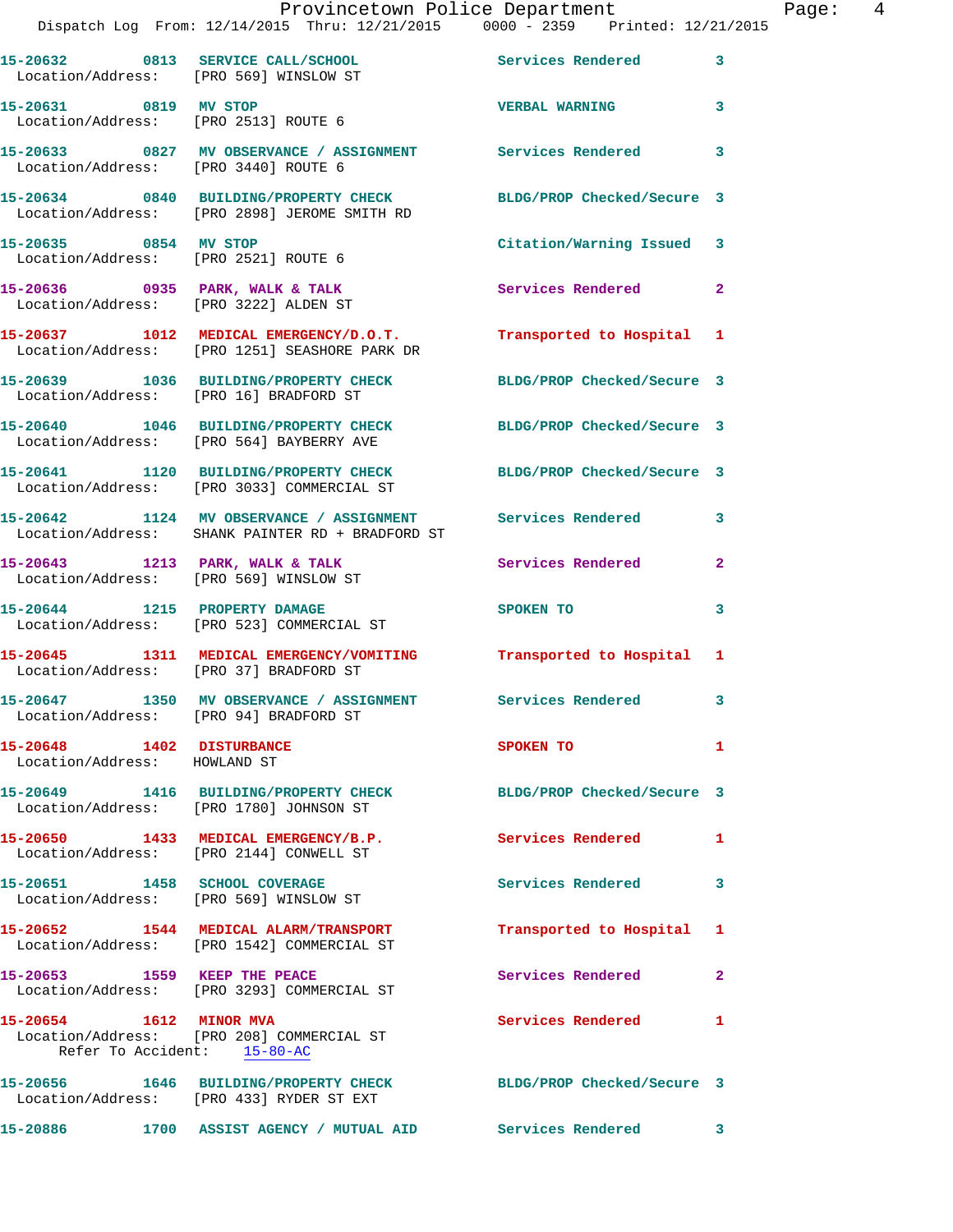|                                       | Dispatch Log From: 12/14/2015 Thru: 12/21/2015 0000 - 2359 Printed: 12/21/2015                                   | Provincetown Police Department |              | Page: | 5 |
|---------------------------------------|------------------------------------------------------------------------------------------------------------------|--------------------------------|--------------|-------|---|
|                                       | Location/Address: [PRO 542] SHANK PAINTER RD                                                                     |                                |              |       |   |
| 15-20657 1717 TTY TEST CALL           | Location/Address: [PRO 542] SHANK PAINTER RD                                                                     | Services Rendered 1            |              |       |   |
|                                       | 15-20658 1724 BUILDING/PROPERTY CHECK BLDG/PROP Checked/Secure 3<br>Location/Address: [PRO 1830] BRADFORD ST     |                                |              |       |   |
| 15-20659 1741 COMPLAINT               | Location/Address: [PRO 2513] ROUTE 6                                                                             | Services Rendered 3            |              |       |   |
| Location/Address: [PRO 3440] ROUTE 6  | 15-20660 1747 MV OBSERVANCE / ASSIGNMENT Services Rendered 3                                                     |                                |              |       |   |
|                                       | 15-20661 1754 BUILDING/PROPERTY CHECK BLDG/PROP Checked/Secure 3<br>Location/Address: [PRO 530] SHANK PAINTER RD |                                |              |       |   |
| 15-20662 1811 THREATS                 | Location/Address: [PRO 1616] BANGS ST                                                                            | Services Rendered              | $\mathbf{2}$ |       |   |
| 15-20663 1928 LIFT ASSIST             | Location/Address: [PRO 2990] COMMERCIAL ST                                                                       | Services Rendered              | $\mathbf{1}$ |       |   |
| Location/Address: [PRO 3222] ALDEN ST | 15-20664 1937 ALTERED LOC/TRANSPORT                                                                              | Transported to Hospital 1      |              |       |   |
|                                       | 15-20665 2037 BUILDING/PROPERTY CHECK<br>Location/Address: [PRO 2977] COMMERCIAL ST                              | BLDG/PROP Checked/Secure 3     |              |       |   |
|                                       | 15-20667 2053 BUILDING/PROPERTY CHECK BLDG/PROP Checked/Secure 3<br>Location/Address: [PRO 175] COMMERCIAL ST    |                                |              |       |   |
|                                       | 15-20668 2058 BUILDING/PROPERTY CHECK<br>Location/Address: [PRO 75] CAPTAIN BERTIES WAY                          | BLDG/PROP Checked/Secure 3     |              |       |   |
|                                       | 15-20669 2121 BUILDING/PROPERTY CHECK BLDG/PROP Checked/Secure 3<br>Location/Address: [PRO 182] COMMERCIAL ST    |                                |              |       |   |
|                                       | 15-20670 2132 BUILDING/PROPERTY CHECK<br>Location/Address: [PRO 3033] COMMERCIAL ST                              | BLDG/PROP Checked/Secure 3     |              |       |   |
|                                       | 15-20671 2136 BUILDING/PROPERTY CHECK<br>Location/Address: [PRO 519] RACE POINT RD                               | BLDG/PROP Checked/Secure 3     |              |       |   |
|                                       | 15-20672 2201 BUILDING/PROPERTY CHECK BLDG/PROP Checked/Secure 3<br>Location/Address: [PRO 1989] COMMERCIAL ST   |                                |              |       |   |
|                                       | 15-20673 2337 BUILDING/PROPERTY CHECK<br>Location/Address: [PRO 440] HARRY KEMP WAY                              | BLDG/PROP Checked/Secure 3     |              |       |   |
| Location/Address: [PRO 2513] ROUTE 6  | 15-20674 2346 MV OBSERVANCE / ASSIGNMENT                                                                         | <b>Services Rendered</b>       | 3            |       |   |
|                                       | 15-20675 2350 BUILDING/PROPERTY CHECK<br>Location/Address: [PRO 710] BRADFORD ST                                 | BLDG/PROP Checked/Secure 3     |              |       |   |
|                                       | 15-20676 2357 BAR CHECK<br>Location/Address: [PRO 3443] COMMERCIAL ST                                            | Services Rendered              | 2            |       |   |
| For Date: $12/16/2015$ - Wednesday    |                                                                                                                  |                                |              |       |   |
|                                       | 15-20678 0002 LOBBY TRAFFIC<br>Location/Address: [PRO 542] SHANK PAINTER RD                                      | Services Rendered 2            |              | 16    |   |
|                                       | 15-20677 0003 MV OBSERVANCE / ASSIGNMENT Services Rendered 3<br>Location/Address: RYDER ST + BRADFORD ST         |                                |              |       |   |
|                                       |                                                                                                                  |                                |              |       |   |

**15-20679 0032 BUILDING/PROPERTY CHECK BLDG/PROP Checked/Secure 3**  Location/Address: [PRO 569] WINSLOW ST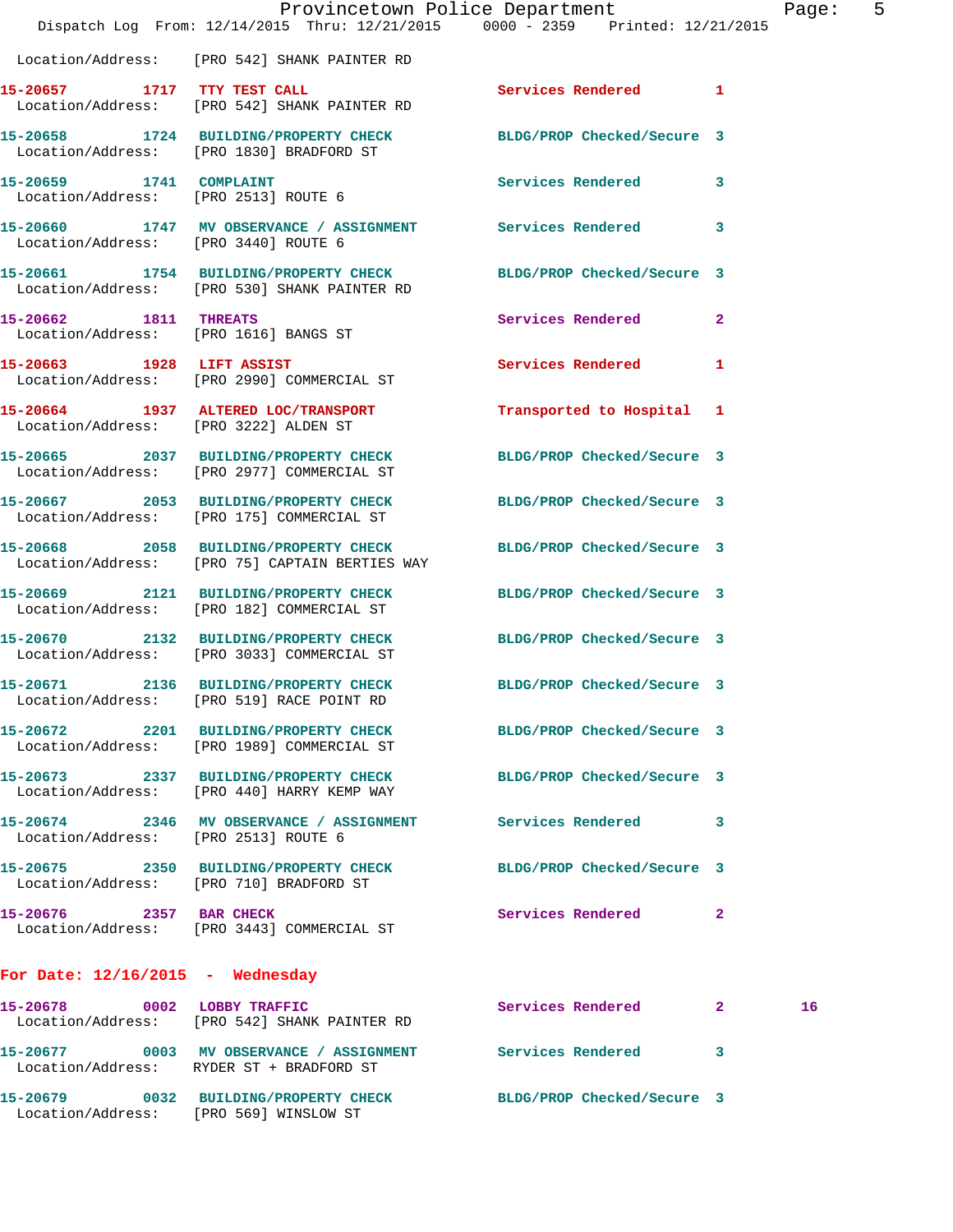|                                        | Dispatch Log From: 12/14/2015 Thru: 12/21/2015 0000 - 2359 Printed: 12/21/2015                                   | Provincetown Police Department | Page: 6      |
|----------------------------------------|------------------------------------------------------------------------------------------------------------------|--------------------------------|--------------|
|                                        | 15-20681 0051 MV OBSERVANCE / ASSIGNMENT No Action Required 3<br>Location/Address: [PRO 530] SHANK PAINTER RD    |                                |              |
| 15-20682 0059 BAR CHECK                | Location/Address: [PRO 2737] COMMERCIAL ST                                                                       | LICENSING/NO ACTION            | $\mathbf{2}$ |
|                                        | 15-20684 0110 PARK, WALK & TALK<br>Location/Address: [PRO 3443] COMMERCIAL ST                                    | Services Rendered              | $\mathbf{2}$ |
|                                        | 15-20683 0112 MV OBSERVANCE / ASSIGNMENT Services Rendered<br>Location/Address: BRADFORD ST + HOWLAND ST         |                                | $\mathbf{3}$ |
|                                        | 15-20685 0143 BUILDING/PROPERTY CHECK<br>Location/Address: [PRO 1830] BRADFORD ST                                | Services Rendered              | 3            |
|                                        | 15-20686 0145 BUILDING/PROPERTY CHECK BLDG/PROP Checked/Secure 3<br>Location/Address: [PRO 1228] COMMERCIAL ST   |                                |              |
|                                        | 15-20687 0148 MV OBSERVANCE / ASSIGNMENT Services Rendered 3<br>Location/Address: COMMERCIAL ST + SNAIL RD       |                                |              |
|                                        | 15-20688 0201 BUILDING/PROPERTY CHECK BLDG/PROP Checked/Secure 3<br>Location/Address: [PRO 488] MAYFLOWER ST     |                                |              |
| Location/Address: ROUTE 6 + HOWLAND ST | 15-20689 0219 MV OBSERVANCE / ASSIGNMENT Services Rendered 3                                                     |                                |              |
|                                        | 15-20690 0257 BUILDING/PROPERTY CHECK<br>Location/Address: [PRO 1638] COMMERCIAL ST                              | BLDG/PROP Checked/Secure 3     |              |
|                                        | 15-20691 0302 BUILDING/PROPERTY CHECK BLDG/PROP Checked/Secure 3<br>Location/Address: [PRO 379] COMMERCIAL ST    |                                |              |
|                                        | 15-20692 0350 BUILDING/PROPERTY CHECK BLDG/PROP Checked/Secure 3<br>Location/Address: [PRO 516] RACE POINT RD    |                                |              |
|                                        | 15-20693 0447 BUILDING/PROPERTY CHECK BLDG/PROP Checked/Secure 3<br>Location/Address: [PRO 447] JEROME SMITH RD  |                                |              |
|                                        | 15-20694 0456 BUILDING/PROPERTY CHECK BLDG/PROP Checked/Secure 3<br>Location/Address: [PRO 545] SHANK PAINTER RD |                                |              |
|                                        | 15-20887 0530 ASSIST AGENCY / MUTUAL AID<br>Location/Address: [PRO 542] SHANK PAINTER RD                         | <b>Services Rendered</b>       |              |
| Location/Address: [PRO 2513] ROUTE 6   | 15-20697 0554 MV OBSERVANCE / ASSIGNMENT Services Rendered                                                       |                                | 3            |
|                                        | 15-20695 0555 BUILDING/PROPERTY CHECK BLDG/PROP Checked/Secure 3<br>Location/Address: [PRO 3033] COMMERCIAL ST   |                                |              |
|                                        | 15-20696 0616 BUILDING/PROPERTY CHECK BLDG/PROP Checked/Secure 3<br>Location/Address: [PRO 1646] WINSLOW ST      |                                |              |
|                                        | 15-20698 0633 BUILDING/PROPERTY CHECK BLDG/PROP Checked/Secure 3<br>Location/Address: [PRO 554] TREMONT ST       |                                |              |
| Location/Address: ROUTE 6 + SNAIL RD   | 15-20700 0806 MV OBSERVANCE / ASSIGNMENT Citation/Warning Issued 3                                               |                                |              |
| Location/Address: [PRO 3287] ROUTE 6   | 15-20699 0808 BUILDING/PROPERTY CHECK BLDG/PROP Checked/Secure 3                                                 |                                |              |
|                                        | 15-20703 0808 BUILDING/PROPERTY CHECK<br>Location/Address: [PRO 1354] COMMERCIAL ST                              | SPOKEN TO                      | 3            |
|                                        | 15-20701 0815 SERVICE CALL/SCHOOL<br>Location/Address: [PRO 569] WINSLOW ST                                      | Services Rendered              | 3            |
| 15-20702 0816 MV STOP                  |                                                                                                                  | Citation/Warning Issued 3      |              |

Location/Address: [PRO 606] CONWELL ST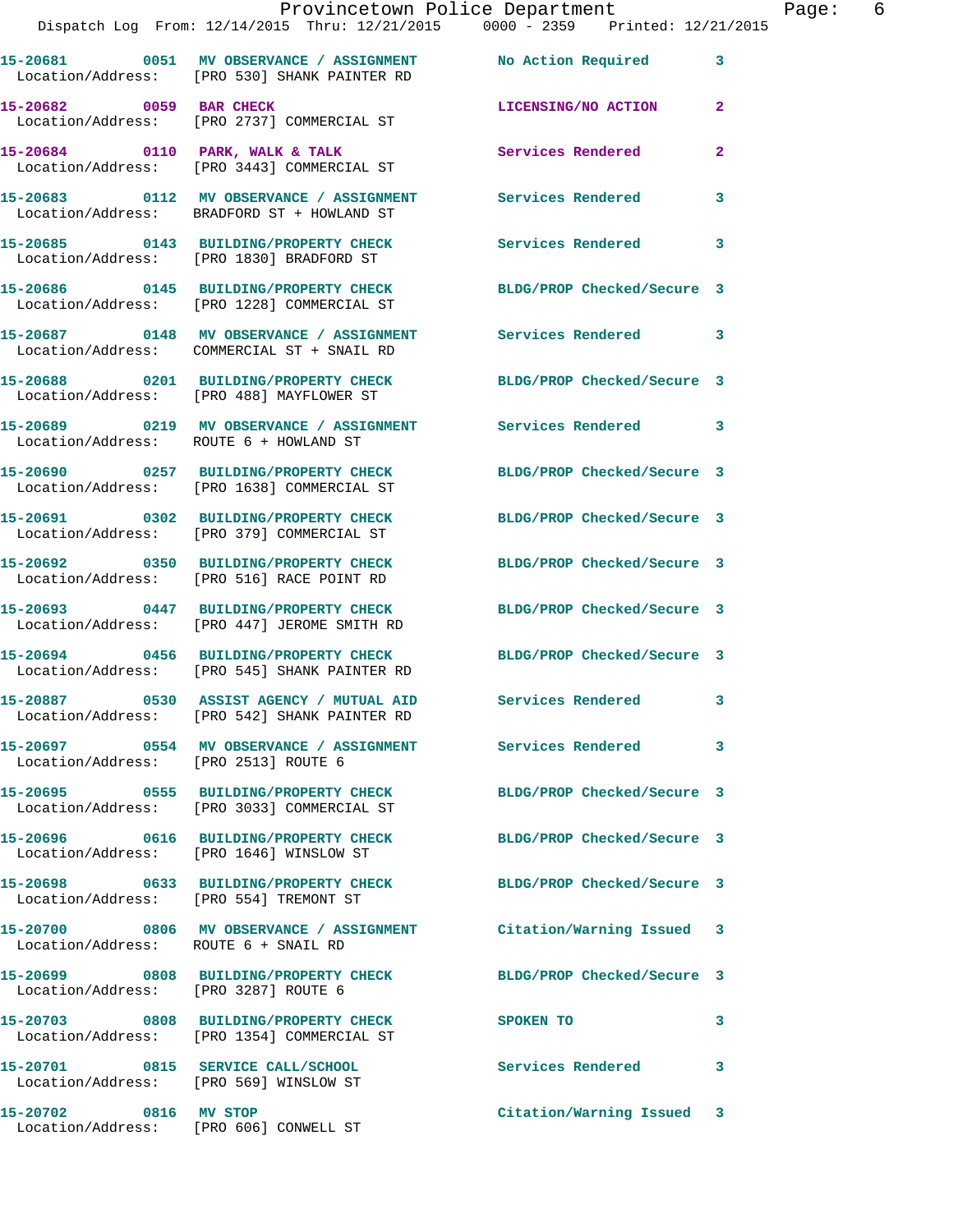|                                        | 15-20704 0829 911 GENERAL/TTY TEST CALL Services Rendered<br>Location/Address: [PRO 542] SHANK PAINTER RD   |                            | 1                       |
|----------------------------------------|-------------------------------------------------------------------------------------------------------------|----------------------------|-------------------------|
|                                        | 15-20705 0836 MV OBSERVANCE / ASSIGNMENT Services Rendered<br>Location/Address: HOWLAND ST + HARRY KEMP WAY |                            | 3                       |
|                                        | 15-20706 0850 MV OBSERVANCE / ASSIGNMENT Services Rendered<br>Location/Address: [PRO 2521] ROUTE 6          |                            | 3                       |
| Location/Address: [PRO 94] BRADFORD ST | 15-20707 0904 MV OBSERVANCE / ASSIGNMENT Services Rendered                                                  |                            | 3                       |
|                                        | 15-20708 0905 ALARM - GENERAL<br>Location/Address: [PRO 182] COMMERCIAL ST                                  | False Alarm                | 1                       |
| 15-20709 0908 MV STOP                  | Location/Address: PEARL ST + BRADFORD ST                                                                    | <b>VERBAL WARNING</b>      | 3                       |
|                                        | 15-20710 1007 BUILDING/PROPERTY CHECK<br>Location/Address: [PRO 526] RYDER ST EXT                           | <b>Services Rendered</b>   | 3                       |
| 15-20711 1017 FOLLOW UP                | Location/Address: [PRO 182] COMMERCIAL ST                                                                   | SPOKEN TO                  | $\mathbf{2}$            |
| Location/Address: SHANK PAINTER RD     | 15-20712 1030 MV OBSERVANCE / ASSIGNMENT Services Rendered                                                  |                            | 3                       |
|                                        | 15-20713 1108 ANIMAL CALL/PET PANTRY Services Rendered<br>Location/Address: [PRO 488] MAYFLOWER ST          |                            | $\mathbf{2}$            |
|                                        | 15-20714 1121 MV OBSERVANCE / ASSIGNMENT Services Rendered<br>Location/Address: HOWLAND ST + HARRY KEMP WAY |                            | $\mathbf{3}$            |
|                                        | 15-20715 1127 ANIMAL CALL/PET PANTRY Services Rendered<br>Location/Address: [PRO 2474] BRADFORD ST          |                            | $\mathbf{2}$            |
|                                        | 15-20716 1138 BUILDING/PROPERTY CHECK<br>Location/Address: [PRO 2206] COMMERCIAL ST                         | <b>Services Rendered</b> 3 |                         |
| Location/Address: [PRO 571] ALDEN ST   | 15-20717 1153 BUILDING/PROPERTY CHECK                                                                       | BLDG/PROP Checked/Secure 3 |                         |
|                                        | 15-20718 1154 ANIMAL CALL/PET PANTRY<br>Location/Address: [PRO 3296] SHANK PAINTER RD                       | Services Rendered 2        |                         |
|                                        | 15-20719 1201 PARK, WALK & TALK<br>Location/Address: [PRO 105] COMMERCIAL ST                                | <b>Services Rendered</b>   | $\mathbf{2}$            |
| 15-20720 1213 PARK, WALK & TALK        | Location/Address: [PRO 105] COMMERCIAL ST                                                                   | Services Rendered          | $\overline{\mathbf{2}}$ |
|                                        | 15-20721 1232 PARK, WALK & TALK<br>Location/Address: [PRO 105] COMMERCIAL ST                                | Services Rendered          | $\mathbf{2}$            |
|                                        | 15-20722 1237 BUILDING/PROPERTY CHECK<br>Location/Address: [PRO 564] BAYBERRY AVE                           | BLDG/PROP Checked/Secure 3 |                         |
|                                        | 15-20723 1239 PARK, WALK & TALK<br>Location/Address: [PRO 105] COMMERCIAL ST                                | Services Rendered          | $\overline{\mathbf{2}}$ |
|                                        | 15-20724 1248 MEDICAL EMERGENCY<br>Location/Address: [PRO 2802] RACE POINT RD                               | Transported to Hospital 1  |                         |
| 15-20725 1250 DISTURBANCE              | Location/Address: [PRO 3259] MACMILLAN WHARF                                                                | Peace Restored             | 1                       |
| 15-20727 1316 MV STOP                  | Location/Address: BRADFORD ST + CONANT ST                                                                   | <b>VERBAL WARNING</b>      | $\mathbf{3}$            |
| 15-20730                               | 1330 PARK, WALK & TALK                                                                                      | Services Rendered          | $\mathbf{2}$            |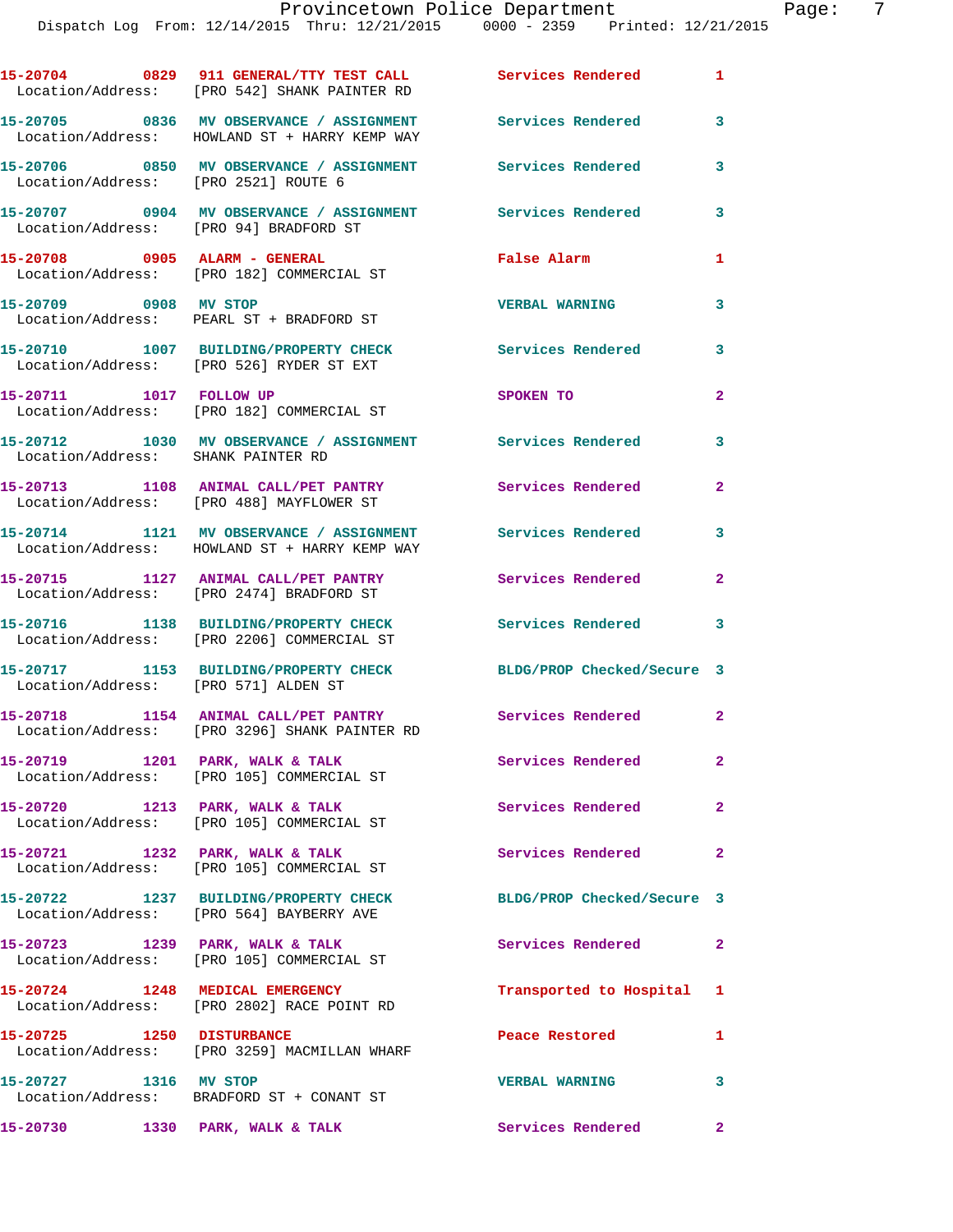|                                      | Provincetown Police Department<br>Dispatch Log From: 12/14/2015 Thru: 12/21/2015 0000 - 2359 Printed: 12/21/2015 |                            | Page: 8      |
|--------------------------------------|------------------------------------------------------------------------------------------------------------------|----------------------------|--------------|
|                                      | Location/Address: [PRO 3222] ALDEN ST                                                                            |                            |              |
| Location/Address: BRADFORD ST        | 15-20729 1337 MV OBSERVANCE / ASSIGNMENT Services Rendered 3                                                     |                            |              |
|                                      | 15-20731 1401 ASSIST AGENCY / MUTUAL AID Taken/Referred to Other 3<br>Location/Address: [PRO 515] RACE POINT RD  |                            |              |
|                                      | 15-20732 1403 BUILDING/PROPERTY CHECK BLDG/PROP Checked/Secure 3<br>Location/Address: [PRO 3033] COMMERCIAL ST   |                            |              |
|                                      | 15-20733 1455 SERVICE CALL/SCHOOL Services Rendered 3<br>Location/Address: [PRO 569] WINSLOW ST                  |                            |              |
|                                      | 15-20734 1531 BUILDING/PROPERTY CHECK BLDG/PROP Checked/Secure 3<br>Location/Address: [PRO 1638] COMMERCIAL ST   |                            |              |
|                                      | 15-20735 1546 LANDLORD/TENANT<br>Location/Address: [PRO 3062] SOMERSET RD                                        | Services Rendered          | $\mathbf{2}$ |
|                                      | 15-20736 1609 MV OBSERVANCE / ASSIGNMENT Services Rendered 3<br>Location/Address: [PRO 3430] COMMERCIAL ST       |                            |              |
| Location/Address: [PRO 2513] ROUTE 6 | 15-20737 1612 MV OBSERVANCE / ASSIGNMENT Services Rendered                                                       |                            | 3            |
| Location/Address: [PRO 2513] ROUTE 6 | 15-20738 1620 MV OBSERVANCE / ASSIGNMENT Services Rendered 3                                                     |                            |              |
|                                      | 15-20739 1627 VERBAL SPEED<br>Location/Address: [PRO 3430] COMMERCIAL ST                                         | <b>VERBAL WARNING</b>      | 3            |
|                                      | 15-20888 1630 ASSIST AGENCY / MUTUAL AID Services Rendered 3<br>Location/Address: [PRO 542] SHANK PAINTER RD     |                            |              |
| Location/Address: [PRO 2521] ROUTE 6 | 15-20740 1636 VERBAL DEFECTIVE TAIL LIGHT WERBAL WARNING                                                         |                            | 3            |
| Location/Address: [PRO 2518] ROUTE 6 | 15-20742 1705 HAZARD/HUNTING TARP Services Rendered                                                              |                            | $\mathbf{2}$ |
|                                      | 15-20743 1818 BUILDING/PROPERTY CHECK BLDG/PROP Checked/Secure 3<br>Location/Address: [PRO 16] BRADFORD ST       |                            |              |
|                                      | 15-20744 1900 MV OBSERVANCE / ASSIGNMENT Services Rendered<br>Location/Address: BRADFORD ST + SHANK PAINTER RD   |                            | 3            |
|                                      | 15-20745    1927    HARASSMENT<br>Location/Address: [PRO 3224] COMMERCIAL ST                                     | <b>VERBAL WARNING</b>      | $\mathbf{2}$ |
| Location/Address: [PRO 3287] ROUTE 6 | 15-20746 1937 BUILDING/PROPERTY CHECK BLDG/PROP Checked/Secure 3                                                 |                            |              |
| Location/Address: AUNT SUKEYS WAY    | 15-20747 2013 PARKED MV COMPLAINT                                                                                | Services Rendered          | -2           |
|                                      | 15-20748 2030 MV OBSERVANCE / ASSIGNMENT Services Rendered 3<br>Location/Address: HOWLAND ST + HARRY KEMP WAY    |                            |              |
|                                      | 15-20749 2056 BUILDING/PROPERTY CHECK<br>Location/Address: [PRO 182] COMMERCIAL ST                               | BLDG/PROP Checked/Secure 3 |              |
|                                      | 15-20750 2101 BUILDING/PROPERTY CHECK BLDG/PROP Checked/Secure 3<br>Location/Address: [PRO 519] RACE POINT RD    |                            |              |
|                                      | 15-20751 2151 WELL-BEING CONCERN<br>Location/Address: [PRO 43] BRADFORD ST                                       | <b>VERBAL WARNING</b>      | 3            |
|                                      | 15-20752 2347 BUILDING/PROPERTY CHECK BLDG/PROP Checked/Secure 3<br>Location/Address: [PRO 530] SHANK PAINTER RD |                            |              |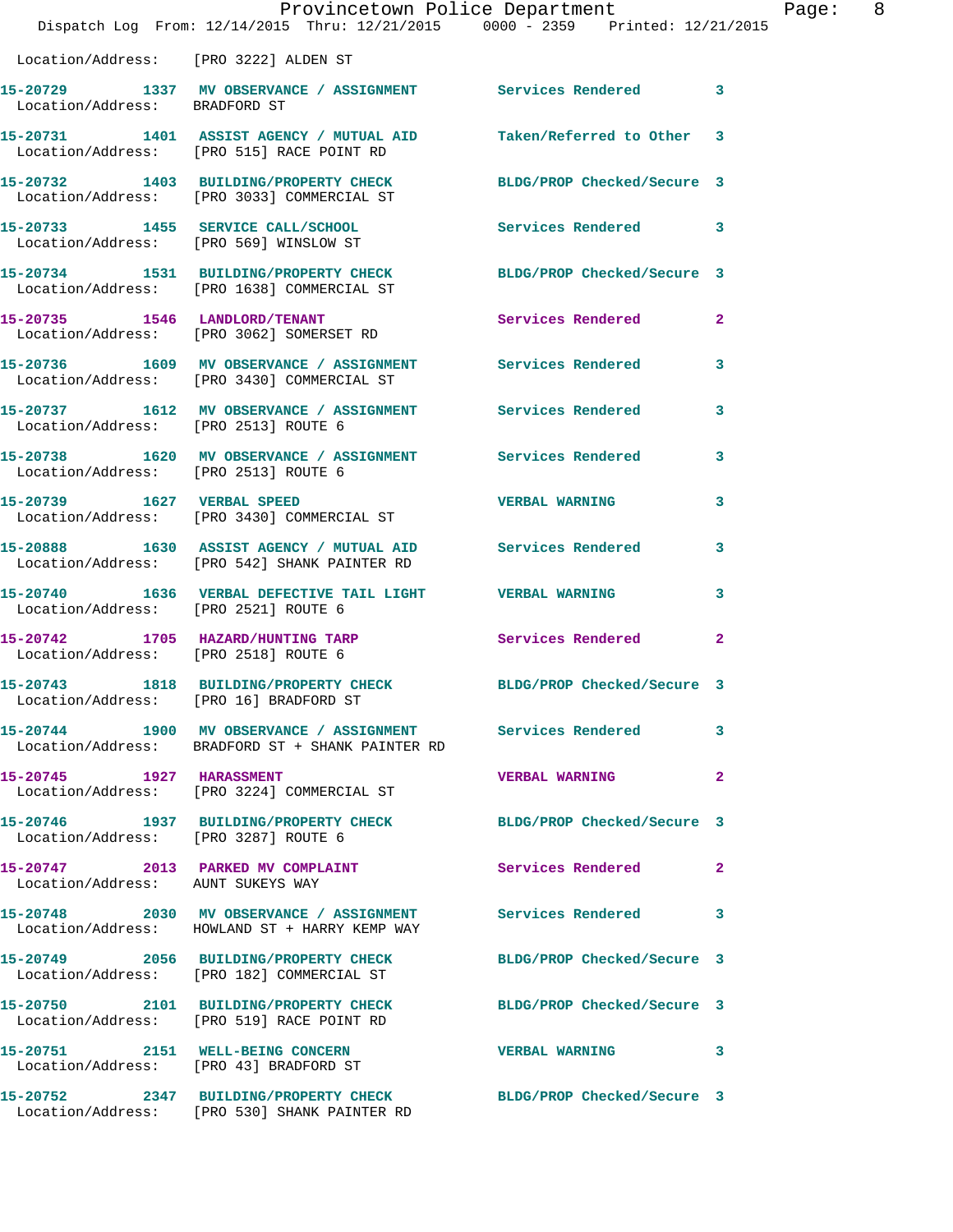|                                                                                     |                                                                                                                                                                                                                                                                                                                                                                                                     | Page: 9                                                                                                                                                                                                                                                                                                                                                                                                                                                                                                                                                                                                                                                                                                                                                                                                                                                                                                                                                                                                                                                                                                                                                                                                          |
|-------------------------------------------------------------------------------------|-----------------------------------------------------------------------------------------------------------------------------------------------------------------------------------------------------------------------------------------------------------------------------------------------------------------------------------------------------------------------------------------------------|------------------------------------------------------------------------------------------------------------------------------------------------------------------------------------------------------------------------------------------------------------------------------------------------------------------------------------------------------------------------------------------------------------------------------------------------------------------------------------------------------------------------------------------------------------------------------------------------------------------------------------------------------------------------------------------------------------------------------------------------------------------------------------------------------------------------------------------------------------------------------------------------------------------------------------------------------------------------------------------------------------------------------------------------------------------------------------------------------------------------------------------------------------------------------------------------------------------|
| Location/Address: [PRO 1228] COMMERCIAL ST                                          |                                                                                                                                                                                                                                                                                                                                                                                                     |                                                                                                                                                                                                                                                                                                                                                                                                                                                                                                                                                                                                                                                                                                                                                                                                                                                                                                                                                                                                                                                                                                                                                                                                                  |
|                                                                                     |                                                                                                                                                                                                                                                                                                                                                                                                     |                                                                                                                                                                                                                                                                                                                                                                                                                                                                                                                                                                                                                                                                                                                                                                                                                                                                                                                                                                                                                                                                                                                                                                                                                  |
| For Date: $12/17/2015$ - Thursday                                                   |                                                                                                                                                                                                                                                                                                                                                                                                     |                                                                                                                                                                                                                                                                                                                                                                                                                                                                                                                                                                                                                                                                                                                                                                                                                                                                                                                                                                                                                                                                                                                                                                                                                  |
| 15-20755 0003 BAR CHECK<br>Location/Address: [PRO 80] CARVER ST                     | Services Rendered 2                                                                                                                                                                                                                                                                                                                                                                                 |                                                                                                                                                                                                                                                                                                                                                                                                                                                                                                                                                                                                                                                                                                                                                                                                                                                                                                                                                                                                                                                                                                                                                                                                                  |
| 15-20756 0009 MV STOP<br>Location/Address: [PRO 521] ROUTE 6                        | Citation/Warning Issued 3                                                                                                                                                                                                                                                                                                                                                                           |                                                                                                                                                                                                                                                                                                                                                                                                                                                                                                                                                                                                                                                                                                                                                                                                                                                                                                                                                                                                                                                                                                                                                                                                                  |
|                                                                                     |                                                                                                                                                                                                                                                                                                                                                                                                     |                                                                                                                                                                                                                                                                                                                                                                                                                                                                                                                                                                                                                                                                                                                                                                                                                                                                                                                                                                                                                                                                                                                                                                                                                  |
| Location/Address: [PRO 2513] ROUTE 6                                                |                                                                                                                                                                                                                                                                                                                                                                                                     |                                                                                                                                                                                                                                                                                                                                                                                                                                                                                                                                                                                                                                                                                                                                                                                                                                                                                                                                                                                                                                                                                                                                                                                                                  |
| Location/Address: [PRO 444] HIGH POLE HILL                                          |                                                                                                                                                                                                                                                                                                                                                                                                     |                                                                                                                                                                                                                                                                                                                                                                                                                                                                                                                                                                                                                                                                                                                                                                                                                                                                                                                                                                                                                                                                                                                                                                                                                  |
|                                                                                     |                                                                                                                                                                                                                                                                                                                                                                                                     |                                                                                                                                                                                                                                                                                                                                                                                                                                                                                                                                                                                                                                                                                                                                                                                                                                                                                                                                                                                                                                                                                                                                                                                                                  |
| 15-20761 0042 BAR CHECK                                                             |                                                                                                                                                                                                                                                                                                                                                                                                     |                                                                                                                                                                                                                                                                                                                                                                                                                                                                                                                                                                                                                                                                                                                                                                                                                                                                                                                                                                                                                                                                                                                                                                                                                  |
| 15-20762 0048 MV STOP                                                               | 3                                                                                                                                                                                                                                                                                                                                                                                                   |                                                                                                                                                                                                                                                                                                                                                                                                                                                                                                                                                                                                                                                                                                                                                                                                                                                                                                                                                                                                                                                                                                                                                                                                                  |
| 15-20763 0048 BAR CHECK<br>Location/Address: [PRO 484] MASONIC PL                   |                                                                                                                                                                                                                                                                                                                                                                                                     |                                                                                                                                                                                                                                                                                                                                                                                                                                                                                                                                                                                                                                                                                                                                                                                                                                                                                                                                                                                                                                                                                                                                                                                                                  |
| 15-20764 0106 MV STOP                                                               | <b>VERBAL WARNING</b><br>$\mathbf{3}$                                                                                                                                                                                                                                                                                                                                                               |                                                                                                                                                                                                                                                                                                                                                                                                                                                                                                                                                                                                                                                                                                                                                                                                                                                                                                                                                                                                                                                                                                                                                                                                                  |
| Location/Address: [PRO 545] SHANK PAINTER RD                                        |                                                                                                                                                                                                                                                                                                                                                                                                     |                                                                                                                                                                                                                                                                                                                                                                                                                                                                                                                                                                                                                                                                                                                                                                                                                                                                                                                                                                                                                                                                                                                                                                                                                  |
| 15-20766 0125 BUILDING/PROPERTY CHECK<br>Location/Address: [PRO 2540] RACE POINT RD | Services Rendered 3                                                                                                                                                                                                                                                                                                                                                                                 |                                                                                                                                                                                                                                                                                                                                                                                                                                                                                                                                                                                                                                                                                                                                                                                                                                                                                                                                                                                                                                                                                                                                                                                                                  |
| Location/Address: [PRO 1830] BRADFORD ST                                            | BLDG/PROP Checked/Secure 3                                                                                                                                                                                                                                                                                                                                                                          |                                                                                                                                                                                                                                                                                                                                                                                                                                                                                                                                                                                                                                                                                                                                                                                                                                                                                                                                                                                                                                                                                                                                                                                                                  |
| 15-20768 0143 MV STOP<br>Location/Address: [PRO 3672] ROUTE 6                       | Citation/Warning Issued 3                                                                                                                                                                                                                                                                                                                                                                           |                                                                                                                                                                                                                                                                                                                                                                                                                                                                                                                                                                                                                                                                                                                                                                                                                                                                                                                                                                                                                                                                                                                                                                                                                  |
|                                                                                     |                                                                                                                                                                                                                                                                                                                                                                                                     |                                                                                                                                                                                                                                                                                                                                                                                                                                                                                                                                                                                                                                                                                                                                                                                                                                                                                                                                                                                                                                                                                                                                                                                                                  |
|                                                                                     |                                                                                                                                                                                                                                                                                                                                                                                                     |                                                                                                                                                                                                                                                                                                                                                                                                                                                                                                                                                                                                                                                                                                                                                                                                                                                                                                                                                                                                                                                                                                                                                                                                                  |
| 15-20771 0249 LOBBY TRAFFIC                                                         | Services Rendered 2                                                                                                                                                                                                                                                                                                                                                                                 | 18                                                                                                                                                                                                                                                                                                                                                                                                                                                                                                                                                                                                                                                                                                                                                                                                                                                                                                                                                                                                                                                                                                                                                                                                               |
|                                                                                     | BLDG/PROP Checked/Secure 3                                                                                                                                                                                                                                                                                                                                                                          |                                                                                                                                                                                                                                                                                                                                                                                                                                                                                                                                                                                                                                                                                                                                                                                                                                                                                                                                                                                                                                                                                                                                                                                                                  |
|                                                                                     |                                                                                                                                                                                                                                                                                                                                                                                                     |                                                                                                                                                                                                                                                                                                                                                                                                                                                                                                                                                                                                                                                                                                                                                                                                                                                                                                                                                                                                                                                                                                                                                                                                                  |
|                                                                                     | <b>Services Rendered</b><br>3                                                                                                                                                                                                                                                                                                                                                                       |                                                                                                                                                                                                                                                                                                                                                                                                                                                                                                                                                                                                                                                                                                                                                                                                                                                                                                                                                                                                                                                                                                                                                                                                                  |
| Location/Address: [PRO 2513] ROUTE 6                                                |                                                                                                                                                                                                                                                                                                                                                                                                     |                                                                                                                                                                                                                                                                                                                                                                                                                                                                                                                                                                                                                                                                                                                                                                                                                                                                                                                                                                                                                                                                                                                                                                                                                  |
|                                                                                     | Location/Address: RYDER ST + BRADFORD ST<br>Location/Address: [PRO 484] MASONIC PL<br>Location: [PRO 3672] TOWN LINE<br>Location/Address: BRADFORD ST + JOHNSON ST<br>Location/Address: [PRO 2479] ROUTE 6<br>Location/Address: [PRO 516] RACE POINT RD<br>Location/Address: [PRO 542] SHANK PAINTER RD<br>Location/Address: [PRO 542] SHANK PAINTER RD<br>Location/Address: [PRO 433] RYDER ST EXT | Provincetown Police Department<br>Dispatch Log From: 12/14/2015 Thru: 12/21/2015 0000 - 2359 Printed: 12/21/2015<br>15-20753 2352 BUILDING/PROPERTY CHECK BLDG/PROP Checked/Secure 3<br>15-20754 2353 MV OBSERVANCE / ASSIGNMENT Services Rendered 3<br>Location/Address: ROUTE 6 + SNAIL RD<br>15-20757 0023 BUILDING/PROPERTY CHECK BLDG/PROP Checked/Secure 3<br>Location/Address: [PRO 3609] COMMERCIAL ST<br>15-20758 0024 MV OBSERVANCE / ASSIGNMENT Services Rendered 3<br>15-20759 0029 BUILDING/PROPERTY CHECK BLDG/PROP Checked/Secure 3<br>15-20760 0033 MV OBSERVANCE / ASSIGNMENT Services Rendered 3<br>Services Rendered 2<br><b>VERBAL WARNING</b><br>LICENSING/NO ACTION 2<br>15-20765 0113 BUILDING/PROPERTY CHECK BLDG/PROP Checked/Secure 3<br>15-20767 0138 BUILDING/PROPERTY CHECK<br>15-20769 0148 MV OBSERVANCE / ASSIGNMENT Services Rendered 3<br>15-20770 0233 BUILDING/PROPERTY CHECK BLDG/PROP Checked/Secure 3<br>15-20772 0303 BUILDING/PROPERTY CHECK<br>Location/Address: [PRO 75] CAPTAIN BERTIES WAY<br>15-20773 0313 ASSIST AGENCY / MUTUAL AID Services Rendered 3<br>15-20774 0411 BUILDING/PROPERTY CHECK<br>15-20775 0531 MV OBSERVANCE / ASSIGNMENT Services Rendered 3 |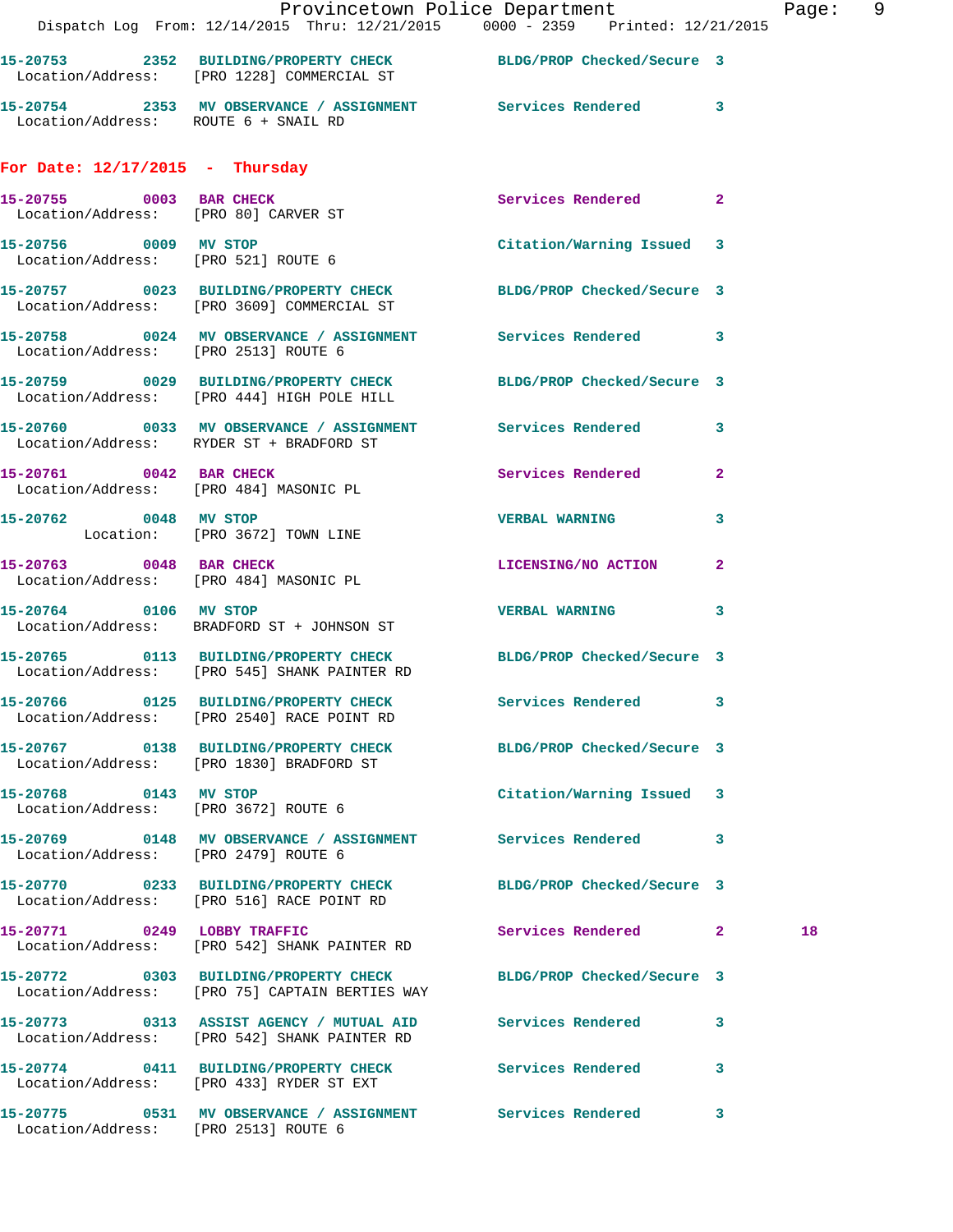|                                                               | 15-20776 0550 BUILDING/PROPERTY CHECK BLDG/PROP Checked/Secure 3<br>Location/Address: [PRO 710] BRADFORD ST     |                            |                |
|---------------------------------------------------------------|-----------------------------------------------------------------------------------------------------------------|----------------------------|----------------|
|                                                               | 15-20777 0557 MV OBSERVANCE / ASSIGNMENT Services Rendered<br>Location/Address: [PRO 94] BRADFORD ST            |                            | 3              |
|                                                               | 15-20778 0704 ASSIST CITIZEN<br>Location/Address: [PRO 542] SHANK PAINTER RD                                    | SPOKEN TO                  | 3              |
| 15-20779 0732 COMPLAINT                                       | Location/Address: [PRO 2474] BRADFORD ST                                                                        | FOLLOW UP                  | 3              |
|                                                               | 15-20780 0734 BUILDING/PROPERTY CHECK BLDG/PROP Checked/Secure 3<br>Location/Address: [PRO 2500] COMMERCIAL ST  |                            |                |
| 15-20781 0813 SCHOOL                                          | Location/Address: [PRO 569] WINSLOW ST                                                                          | Services Rendered          | 3              |
|                                                               | 15-20782 0835 FOLLOW UP<br>Location/Address: [PRO 542] SHANK PAINTER RD                                         | SPOKEN TO                  | $\mathbf{2}$   |
|                                                               | 15-20783 0842 BUILDING/PROPERTY CHECK BLDG/PROP Checked/Secure 3<br>Location/Address: [PRO 447] JEROME SMITH RD |                            |                |
|                                                               | 15-20784 0954 REASSURANCE CHECK<br>Location/Address: [PRO 1158] WINSLOW ST                                      | Services Rendered          | 3<br>1         |
| Location/Address: [PRO 2521] ROUTE 6                          | 15-20785 1010 MV OBSERVANCE / ASSIGNMENT Services Rendered                                                      |                            | 3              |
| 15-20786 1041 MV STOP<br>Location/Address: [PRO 2513] ROUTE 6 |                                                                                                                 | <b>VERBAL WARNING</b>      | 3              |
| 15-20787 1047 MV STOP<br>Location/Address: [PRO 2518] ROUTE 6 |                                                                                                                 | <b>VERBAL WARNING</b>      | 3              |
|                                                               | 15-20788 1100 MV OBSERVANCE / ASSIGNMENT Services Rendered<br>Location/Address: HOWLAND ST + HARRY KEMP WAY     |                            | 3              |
|                                                               | 15-20789 1109 BUILDING/PROPERTY CHECK Services Rendered<br>Location/Address: [PRO 2483] COMMERCIAL ST           |                            | 3              |
|                                                               | 15-20790 1115 HAZARDS<br>Location/Address: [PRO 1882] SHANK PAINTER RD                                          | Removed Hazard             | $\mathbf{2}$   |
| 15-20791 1119 MV STOP<br>Location/Address: [PRO 2518] ROUTE 6 |                                                                                                                 | <b>VERBAL WARNING</b>      |                |
|                                                               | 15-20792 1124 PARK, WALK & TALK<br>Location/Address: [PRO 537] SHANK PAINTER RD                                 | Services Rendered          | $\overline{2}$ |
| 15-20793 1155 SCHOOL                                          | Location/Address: [PRO 569] WINSLOW ST                                                                          | Services Rendered          | 3              |
|                                                               | 15-20794 1158 BUILDING/PROPERTY CHECK<br>Location/Address: [PRO 3430] COMMERCIAL ST                             | Services Rendered          | 3              |
| Location/Address: [PRO 3287] ROUTE 6                          | 15-20795 1201 BUILDING/PROPERTY CHECK                                                                           | BLDG/PROP Checked/Secure 3 |                |
|                                                               | 15-20796 1214 BUILDING/PROPERTY CHECK<br>Location/Address: [PRO 3033] COMMERCIAL ST                             | BLDG/PROP Checked/Secure 3 |                |
| 15-20797 1319 ANIMAL CALL                                     | Location/Address: [PRO 2490] PROVINCELANDS RD                                                                   | Services Rendered          | $\mathbf{2}$   |
| 15-20798 1336 FOX                                             | Location/Address: [PRO 542] SHANK PAINTER RD                                                                    | Services Rendered          | $\mathbf{2}$   |
| 15-20800                                                      | 1352 BUILDING/PROPERTY CHECK                                                                                    | Services Rendered          | 3              |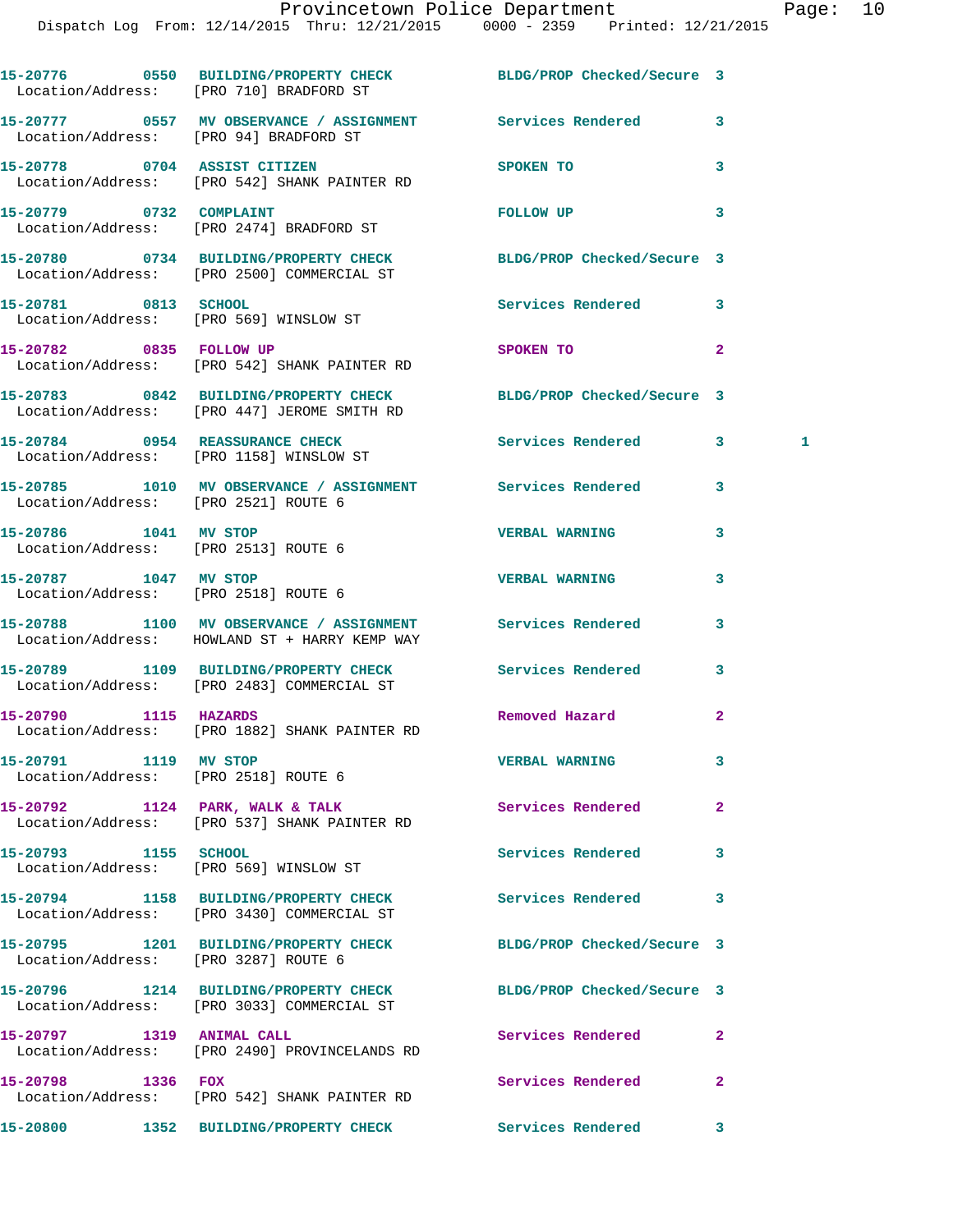|                                                                     | Dispatch Log From: 12/14/2015 Thru: 12/21/2015 0000 - 2359 Printed: 12/21/2015                                   |                            |                   |
|---------------------------------------------------------------------|------------------------------------------------------------------------------------------------------------------|----------------------------|-------------------|
|                                                                     | Location/Address: [PRO 2898] JEROME SMITH RD                                                                     |                            |                   |
|                                                                     | 15-20801 1423 BUILDING/PROPERTY CHECK BLDG/PROP Checked/Secure 3<br>Location/Address: [PRO 2483] COMMERCIAL ST   |                            |                   |
| 15-20802 1447 MV SUSPICIOUS<br>Location/Address: [PRO 2754] ROUTE 6 |                                                                                                                  | Services Rendered          | $\mathbf{2}$      |
|                                                                     | 15-20805 1905 FOUND HOUSE KEY<br>Location/Address: [PRO 208] COMMERCIAL ST                                       | <b>Services Rendered</b>   | 3                 |
|                                                                     | 15-20806 1922 BUILDING/PROPERTY CHECK<br>Location/Address: [PRO 2977] COMMERCIAL ST                              | Services Rendered          | 3                 |
|                                                                     | 15-20807 1937 PARK, WALK & TALK<br>Location/Address: [PRO 43] BRADFORD ST                                        | <b>Services Rendered</b>   | $\mathbf{2}$      |
|                                                                     | 15-20808 1947 MV OBSERVANCE / ASSIGNMENT Services Rendered<br>Location/Address: [PRO 106] COMMERCIAL ST          |                            | 3                 |
|                                                                     | 15-20809 1958 BUILDING/PROPERTY CHECK Services Rendered<br>Location/Address: [PRO 2483] COMMERCIAL ST            |                            | 3                 |
|                                                                     | 15-20810 2013 MV OBSERVANCE / ASSIGNMENT Services Rendered<br>Location/Address: BRADFORD ST + HIGH POLE HILL     |                            | 3                 |
|                                                                     | 15-20811 2052 BUILDING/PROPERTY CHECK Services Rendered<br>Location/Address: [PRO 2490] PROVINCELANDS RD         |                            | 3                 |
|                                                                     | 15-20812 2101 BUILDING/PROPERTY CHECK Services Rendered<br>Location/Address: [PRO 3115] BAYBERRY AVE             |                            | 3                 |
|                                                                     | 15-20813 2102 MV DISABLED<br>Location/Address: [PRO 1012] NELSON AVE                                             | Services Rendered          | $\mathbf{2}$      |
|                                                                     | 15-20814 2333 MV OBSERVANCE / ASSIGNMENT Services Rendered<br>Location/Address: [PRO 2489] BRADFORD ST           |                            | $\mathbf{3}$      |
|                                                                     | 15-20815 2340 BUILDING/PROPERTY CHECK BLDG/PROP Checked/Secure 3<br>Location/Address: [PRO 710] BRADFORD ST      |                            |                   |
| For Date: $12/18/2015$ - Friday                                     |                                                                                                                  |                            |                   |
|                                                                     | 15-20816 0006 MV OBSERVANCE / ASSIGNMENT<br>Location/Address: [PRO 3430] COMMERCIAL ST                           | Services Rendered          | 3                 |
| Location/Address: [PRO 521] ROUTE 6                                 |                                                                                                                  |                            | 3                 |
| 15-20818 0027 HARASSMENT                                            | Location/Address: [PRO 1616] BANGS ST                                                                            | Services Rendered          | $\mathbf{2}$      |
|                                                                     | 15-20819 0215 BUILDING/PROPERTY CHECK<br>Location/Address: [PRO 1830] BRADFORD ST                                | BLDG/PROP Checked/Secure 3 |                   |
|                                                                     | 15-20820 0223 BUILDING/PROPERTY CHECK<br>Location/Address: [PRO 433] RYDER ST EXT                                | BLDG/PROP Checked/Secure 3 |                   |
|                                                                     | 15-20821 0242 BUILDING/PROPERTY CHECK<br>Location/Address: [PRO 707] BAYBERRY AVE                                | BLDG/PROP Checked/Secure 3 |                   |
|                                                                     | 15-20822 0328 BUILDING/PROPERTY CHECK BLDG/PROP Checked/Secure 3<br>Location/Address: [PRO 530] SHANK PAINTER RD |                            |                   |
| 15-20823 0508 LOBBY TRAFFIC                                         | Location/Address: [PRO 542] SHANK PAINTER RD                                                                     | Services Rendered          | $\mathbf{2}$<br>3 |
|                                                                     | 15-20824 0512 BUILDING/PROPERTY CHECK                                                                            | BLDG/PROP Checked/Secure 3 |                   |

Location/Address: [PRO 545] SHANK PAINTER RD

Provincetown Police Department Page: 11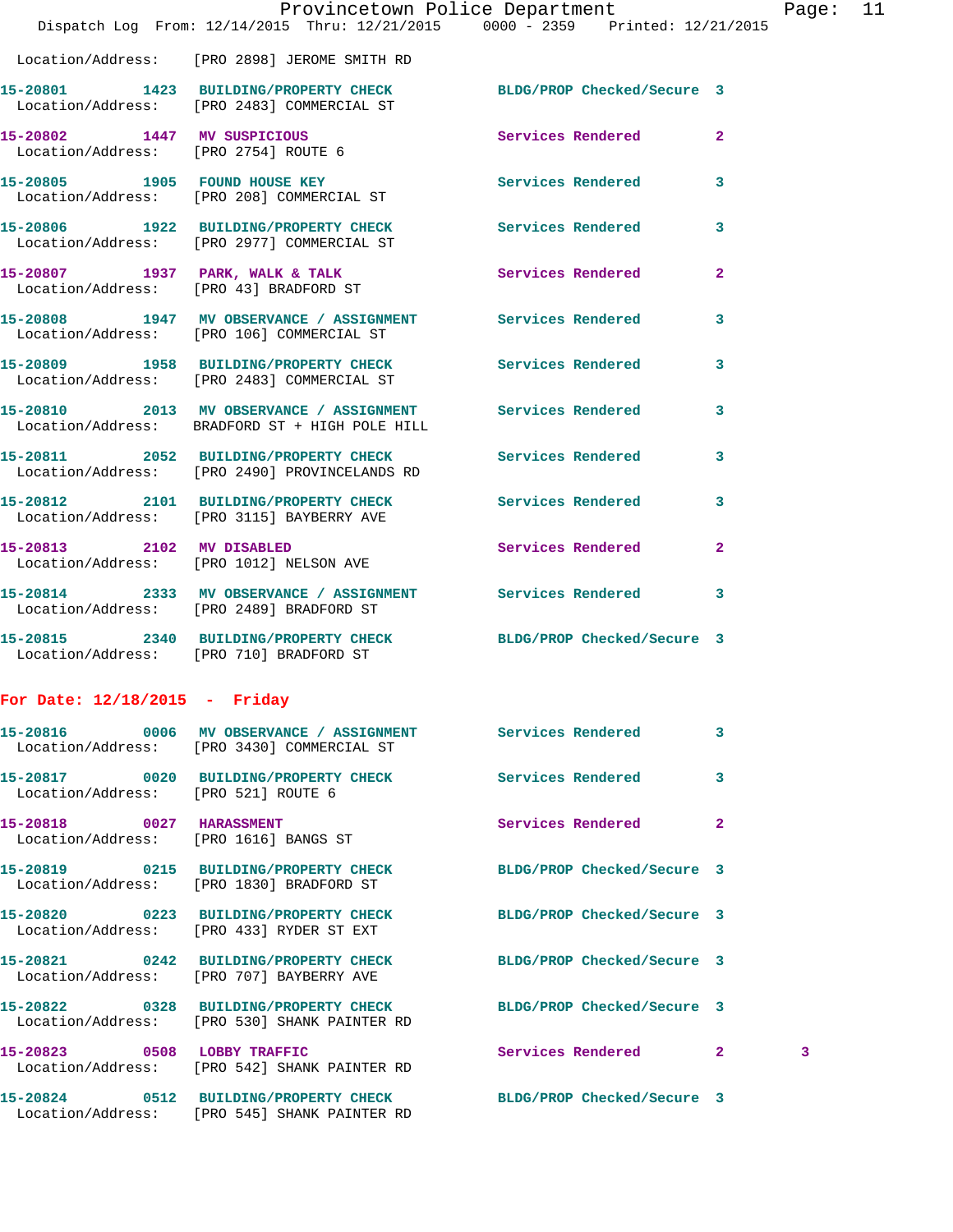|                                       | Provincetown Police Department<br>Dispatch Log From: 12/14/2015 Thru: 12/21/2015 0000 - 2359 Printed: 12/21/2015    |                            |                |
|---------------------------------------|---------------------------------------------------------------------------------------------------------------------|----------------------------|----------------|
|                                       | 15-20825 0514 BUILDING/PROPERTY CHECK BLDG/PROP Checked/Secure 3<br>Location/Address: [PRO 3033] COMMERCIAL ST      |                            |                |
|                                       | 15-20826 0538 BUILDING/PROPERTY CHECK BLDG/PROP Checked/Secure 3<br>Location/Address: [PRO 3259] MACMILLAN WHARF    |                            |                |
|                                       | 15-20827 0540 BUILDING/PROPERTY CHECK BLDG/PROP Checked/Secure 3<br>Location/Address: [PRO 710] BRADFORD ST         |                            |                |
|                                       | 15-20828 0805 LOST IPHONE 6+<br>Location/Address: [PRO 542] SHANK PAINTER RD                                        | <b>Services Rendered</b>   | 3              |
|                                       | 15-20829 0808 BUILDING/PROPERTY CHECK BLDG/PROP Checked/Secure 3<br>Location/Address: [PRO 2898] JEROME SMITH RD    |                            |                |
| 15-20830 0815 SCHOOL                  | Location/Address: [PRO 569] WINSLOW ST                                                                              | Services Rendered          | 3              |
|                                       | 15-20831 0816 PET PANTRY<br>Location/Address: [PRO 3296] SHANK PAINTER RD                                           | Services Rendered          | $\mathbf{2}$   |
| 15-20832 0850 THEFT                   | Location/Address: [PRO 2207] SHANK PAINTER RD                                                                       | FOLLOW UP                  | $\mathbf{2}$   |
|                                       | 15-20889 0930 ASSIST AGENCY / MUTUAL AID Services Rendered<br>Location/Address: [PRO 542] SHANK PAINTER RD          |                            | 3              |
| 15-20834 0950 FOLLOW UP               | Location/Address: [PRO 210] COMMERCIAL ST                                                                           | Services Rendered          | $\mathbf{2}$   |
|                                       | 15-20835 1019 BUILDING/PROPERTY CHECK<br>Location/Address: [PRO 3317] CEMETERY RD                                   | BLDG/PROP Checked/Secure 3 |                |
|                                       | 15-20836 1020 BUILDING/PROPERTY CHECK BLDG/PROP Checked/Secure 3<br>Location/Address: [PRO 3318] CEMETERY RD        |                            |                |
|                                       | 15-20837 1020 BUILDING/PROPERTY CHECK BLDG/PROP Checked/Secure 3<br>Location/Address: [PRO 2500] COMMERCIAL ST      |                            |                |
| 15-20838 1021 FOLLOW UP               | Location/Address: [PRO 2207] SHANK PAINTER RD                                                                       | <b>Services Rendered</b>   | $\mathbf{2}$   |
| Location/Address: [PRO 3222] ALDEN ST | 15-20839 1116 PARK, WALK & TALK                                                                                     | Services Rendered          | $\mathbf{2}$   |
| 15-20840 1120 LOST WALLET             | Location/Address: [PRO 542] SHANK PAINTER RD                                                                        | Services Rendered          | 3              |
| Location/Address: [PRO 571] ALDEN ST  | 15-20842 1214 BUILDING/PROPERTY CHECK                                                                               | BLDG/PROP Checked/Secure 3 |                |
|                                       | 15-20843 1339 BUILDING/PROPERTY CHECK BLDG/PROP Checked/Secure 3<br>Location/Address: [PRO 447] JEROME SMITH RD     |                            |                |
|                                       | 15-20844 1347 MV OBSERVANCE / ASSIGNMENT No Action Required<br>Location/Address: SHANK PAINTER RD + JEROME SMITH RD |                            | 3              |
|                                       | 15-20845 1358 PARK, WALK & TALK<br>Location/Address: [PRO 3277] SANDY HILL LN                                       | Services Rendered          | $\mathbf{2}$   |
| 15-20846 1444 SERVICE CALL            | Location/Address: [PRO 542] SHANK PAINTER RD                                                                        | <b>Services Rendered</b>   | 3              |
|                                       | 15-20849 1540 BUILDING/PROPERTY CHECK BLDG/PROP Checked/Secure 3<br>Location/Address: [PRO 433] RYDER ST EXT        |                            |                |
|                                       | 15-20850 1546 PARK, WALK & TALK<br>Location/Address: [PRO 105] COMMERCIAL ST                                        | <b>Services Rendered</b>   | $\overline{2}$ |
|                                       | 15-20851 1722 BUILDING/PROPERTY CHECK BLDG/PROP Checked/Secure 3                                                    |                            |                |

Location/Address: [PRO 1778] SHANK PAINTER RD

Page:  $12$ <br> $15$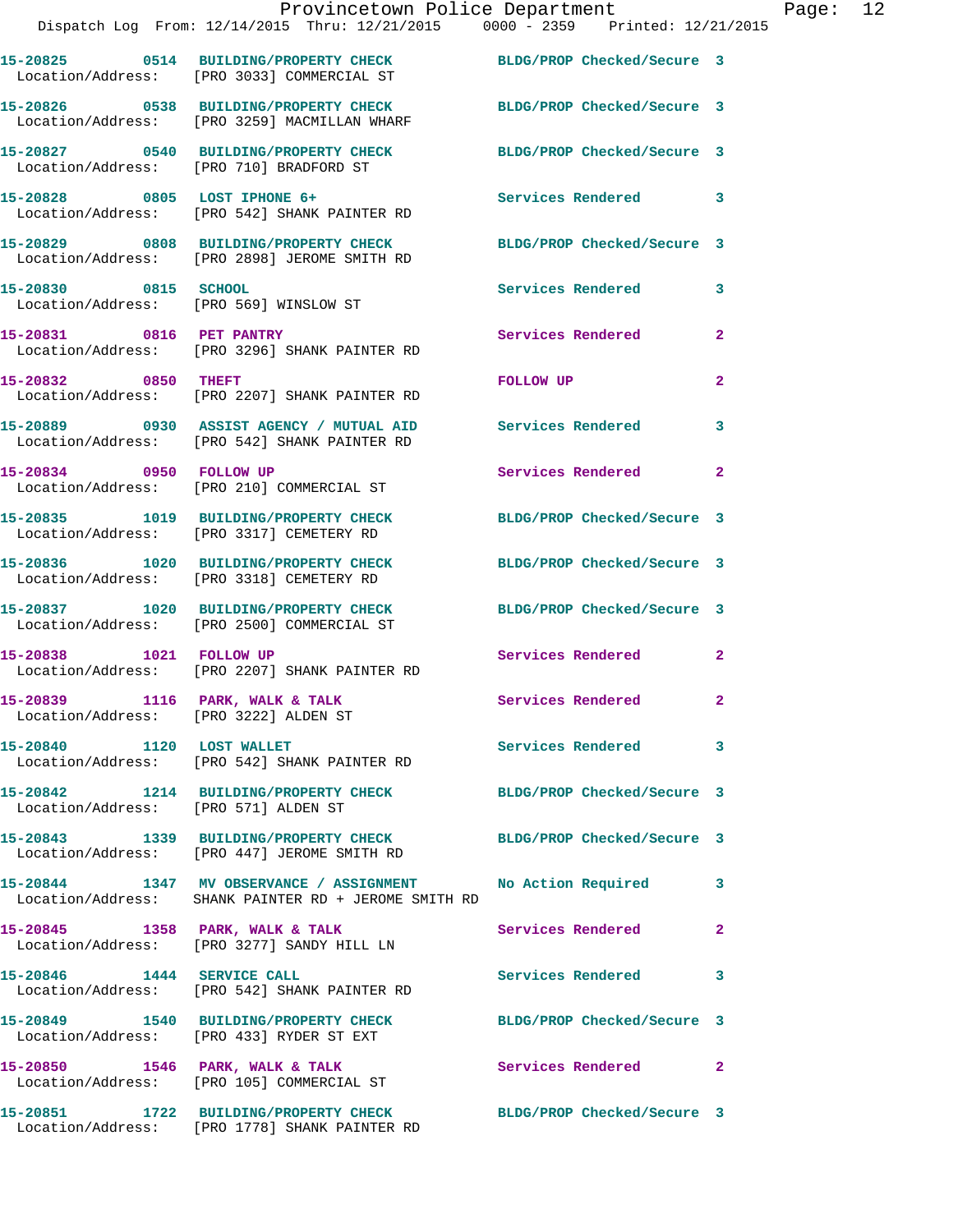|                                        | 15-20852 1733 BUILDING/PROPERTY CHECK BLDG/PROP Checked/Secure 3<br>Location/Address: [PRO 1638] COMMERCIAL ST |                            |              |    |
|----------------------------------------|----------------------------------------------------------------------------------------------------------------|----------------------------|--------------|----|
|                                        | 15-20853 1748 MV ACCIDENT/MINOR Services Rendered 1<br>Location/Address: [PRO 413] CONWELL ST                  |                            |              |    |
|                                        | 15-20854 1814 ASSIST CITIZEN<br>Location/Address: [PRO 542] SHANK PAINTER RD                                   | SPOKEN TO                  | 3            |    |
|                                        | 15-20855 1818 BUILDING/PROPERTY CHECK BLDG/PROP Checked/Secure 3<br>Location/Address: [PRO 707] BAYBERRY AVE   |                            |              |    |
|                                        | 15-20856 1851 BUILDING/PROPERTY CHECK BLDG/PROP Checked/Secure 3<br>Location/Address: [PRO 519] RACE POINT RD  |                            |              |    |
| Location/Address: [PRO 3287] ROUTE 6   | 15-20857 1944 BUILDING/PROPERTY CHECK BLDG/PROP Checked/Secure 3                                               |                            |              |    |
| Refer To Summons: 15-337-AR            | 15-20860 2037 HARASSMENT ORDER VIOL SPOKEN TO<br>Location/Address: [PRO 542] SHANK PAINTER RD                  |                            |              |    |
|                                        | 15-20859 2039 BUILDING/PROPERTY CHECK BLDG/PROP Checked/Secure 3<br>Location/Address: [PRO 3033] COMMERCIAL ST |                            |              |    |
|                                        | 15-20861 2054 LOST CELL PHONE<br>Location/Address: [PRO 542] SHANK PAINTER RD                                  | Services Rendered          | 3            |    |
|                                        | 15-20862 2156 BAR CHECK<br>Location/Address: [PRO 2737] COMMERCIAL ST                                          | LICENSING/NO ACTION        | $\mathbf{2}$ |    |
| Location/Address: [PRO 94] BRADFORD ST | 15-20863 2344 MV OBSERVANCE / ASSIGNMENT Services Rendered                                                     |                            | 3            |    |
| For Date: $12/19/2015$ - Saturday      |                                                                                                                |                            |              |    |
|                                        | 15-20864 0003 BUILDING/PROPERTY CHECK BLDG/PROP Checked/Secure 3<br>Location/Address: [PRO 444] HIGH POLE HILL |                            |              |    |
|                                        | 15-20865 0003 LOBBY TRAFFIC<br>Location/Address: [PRO 542] SHANK PAINTER RD                                    | Services Rendered 2        |              | 11 |
|                                        | 15-20866 0026 BUILDING/PROPERTY CHECK BLDG/PROP Checked/Secure 3<br>Location/Address: [PRO 516] RACE POINT RD  |                            |              |    |
|                                        | 15-20867 0032 BUILDING/PROPERTY CHECK BLDG/PROP Checked/Secure 3<br>Location/Address: [PRO 440] HARRY KEMP WAY |                            |              |    |
|                                        | 15-20868 0036 MV OBSERVANCE / ASSIGNMENT Services Rendered<br>Location/Address: [PRO 606] CONWELL ST           |                            | 3            |    |
|                                        | 15-20870 0058 MV OBSERVANCE / ASSIGNMENT Services Rendered<br>Location/Address: BRADFORD ST + HOWLAND ST       |                            | 3            |    |
|                                        | 15-20869 0059 BUILDING/PROPERTY CHECK BLDG/PROP Checked/Secure 3<br>Location/Address: [PRO 3609] COMMERCIAL ST |                            |              |    |
|                                        | 15-20871 0124 BUILDING/PROPERTY CHECK BLDG/PROP Checked/Secure 3<br>Location/Address: [PRO 1830] BRADFORD ST   |                            |              |    |
|                                        | 15-20872 0130 BUILDING/PROPERTY CHECK BLDG/PROP Checked/Secure 3<br>Location/Address: [PRO 710] BRADFORD ST    |                            |              |    |
|                                        | 15-20873 0145 BUILDING/PROPERTY CHECK<br>Location/Address: [PRO 526] RYDER ST EXT                              | BLDG/PROP Checked/Secure 3 |              |    |
|                                        | 15-20874 0155 BUILDING/PROPERTY CHECK<br>Location/Address: [PRO 3033] COMMERCIAL ST                            | BLDG/PROP Checked/Secure 3 |              |    |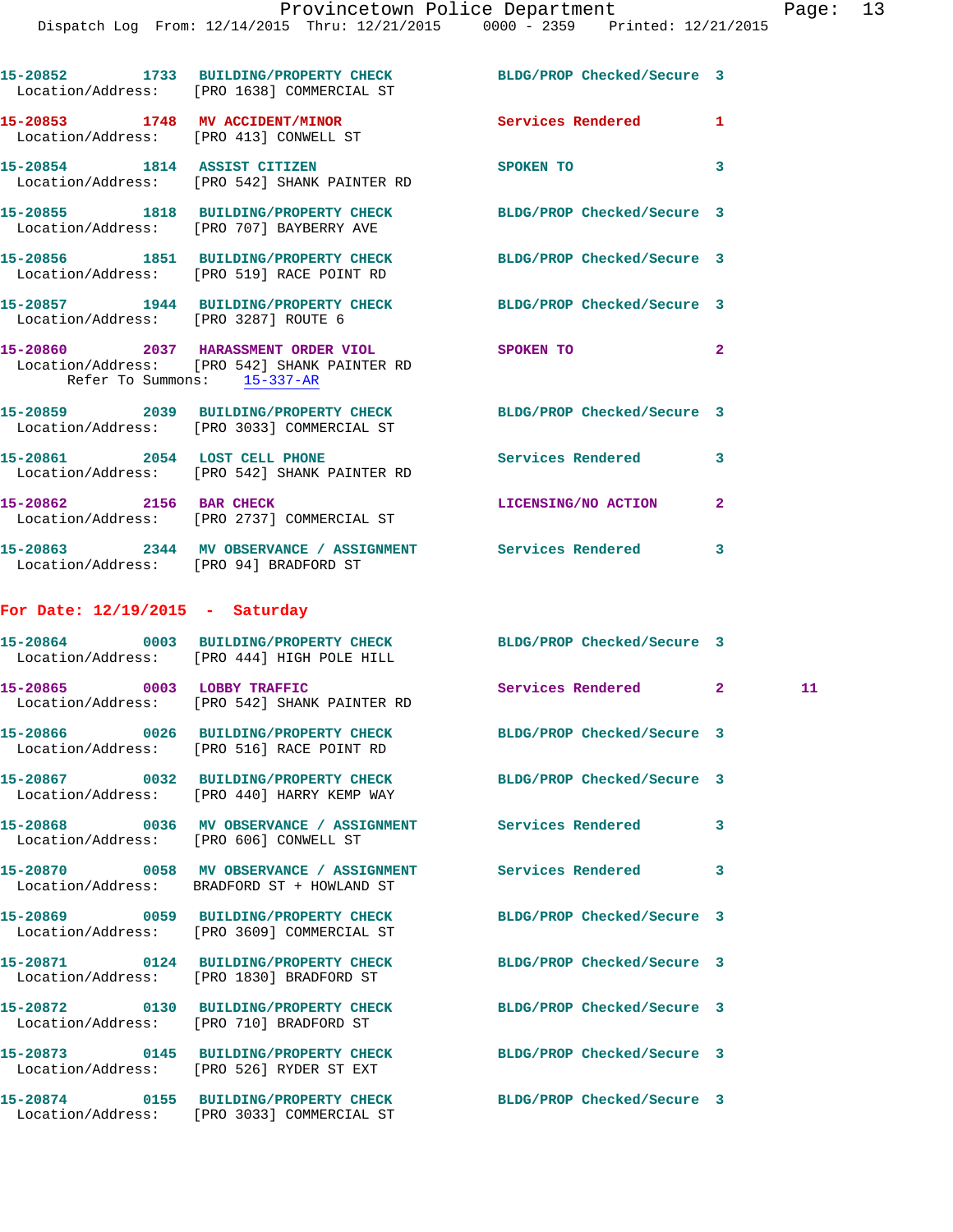| Location/Address:                                                  | 15-20875 0208 MEDICAL EMERGENCY<br>[PRO 1621] BRADFORD ST                                                   | <b>PATIENT REFUSAL</b>     | $\mathbf{1}$ |
|--------------------------------------------------------------------|-------------------------------------------------------------------------------------------------------------|----------------------------|--------------|
|                                                                    | 15-20876 0235 BUILDING/PROPERTY CHECK<br>Location/Address: [PRO 710] BRADFORD ST                            | BLDG/PROP Checked/Secure 3 |              |
| Location/Address:                                                  | 15-20877 0407 BUILDING/PROPERTY CHECK<br>[PRO 1638] COMMERCIAL ST                                           | BLDG/PROP Checked/Secure 3 |              |
| Location/Address: [PRO 512] PRINCE ST                              | 15-20878 0421 BUILDING/PROPERTY CHECK                                                                       | BLDG/PROP Checked/Secure 3 |              |
| Location/Address: [PRO 786] CARVER ST                              | 15-20879 0435 ASSIST AGENCY / WATER DEPT Taken/Referred to Other 3                                          |                            |              |
|                                                                    | 15-20880 0454 MV OBSERVANCE / ASSIGNMENT<br>Location/Address: [PRO 2489] BRADFORD ST                        | Services Rendered 3        |              |
|                                                                    | 15-20881 0509 BUILDING/PROPERTY CHECK<br>Location/Address: [PRO 1228] COMMERCIAL ST                         | BLDG/PROP Checked/Secure 3 |              |
|                                                                    | 15-20882 0528 BUILDING/PROPERTY CHECK<br>Location/Address: [PRO 530] SHANK PAINTER RD                       | BLDG/PROP Checked/Secure 3 |              |
|                                                                    | 15-20883 0538 BUILDING/PROPERTY CHECK<br>Location/Address: [PRO 2977] COMMERCIAL ST                         | Services Rendered          | 3            |
|                                                                    | 15-20884 0542 BUILDING/PROPERTY CHECK<br>Location/Address: [PRO 433] RYDER ST EXT                           | BLDG/PROP Checked/Secure 3 |              |
| Location/Address: [PRO 2479] ROUTE 6                               |                                                                                                             | <b>Services Rendered</b>   | 3            |
|                                                                    | 15-20890 0738 MV OBSERVANCE / ASSIGNMENT<br>Location/Address: COMMERCIAL ST + SNAIL RD                      | Services Rendered          | 3            |
| Location/Address: [PRO 16] BRADFORD ST                             | 15-20892 0837 BUILDING/PROPERTY CHECK                                                                       | BLDG/PROP Checked/Secure 3 |              |
|                                                                    | 15-20893 0913 PARK, WALK & TALK<br>Location/Address: [PRO 488] MAYFLOWER ST                                 | Services Rendered          | $\mathbf{2}$ |
| Location/Address: [PRO 639] CENTER ST                              | 15-20894 0946 PARKING COMPLAINT / GENERAL Services Rendered 3                                               |                            |              |
|                                                                    | 15-20895 1027 PARK, WALK & TALK<br>Location/Address: [PRO 175] COMMERCIAL ST                                | Services Rendered          | -2           |
|                                                                    | 15-20896 1044 BUILDING/PROPERTY CHECK<br>Location/Address: [PRO 3033] COMMERCIAL ST                         | BLDG/PROP Checked/Secure 3 |              |
|                                                                    | 15-20897 1049 MV OBSERVANCE / ASSIGNMENT Services Rendered<br>Location/Address: HOWLAND ST + HARRY KEMP WAY |                            | 3            |
| 15-20898 1054 MV STOP                                              | Location/Address: BRADFORD ST + ANTHONY ST                                                                  | <b>VERBAL WARNING</b>      | 3            |
| 15-20899 1101 MV STOP                                              | Location/Address: BRADFORD ST + BREWSTER ST                                                                 | <b>VERBAL WARNING</b>      | $\mathbf{3}$ |
| 15-20900 1120 MV STOP<br>Location/Address: [PRO 2518] ROUTE 6      |                                                                                                             | Citation/Warning Issued 3  |              |
| 15-20901 1135 MV STOP<br>Location/Address: [PRO 2513] ROUTE 6      |                                                                                                             | <b>VERBAL WARNING</b>      | 3            |
| 15-20902 1243 MEDICAL EMERGENCY<br>Location/Address: COMMERCIAL ST |                                                                                                             | Taken/Referred to Other 1  |              |
|                                                                    | 15-20903 1407 BUILDING/PROPERTY CHECK<br>Location/Address: [PRO 447] JEROME SMITH RD                        | BLDG/PROP Checked/Secure 3 |              |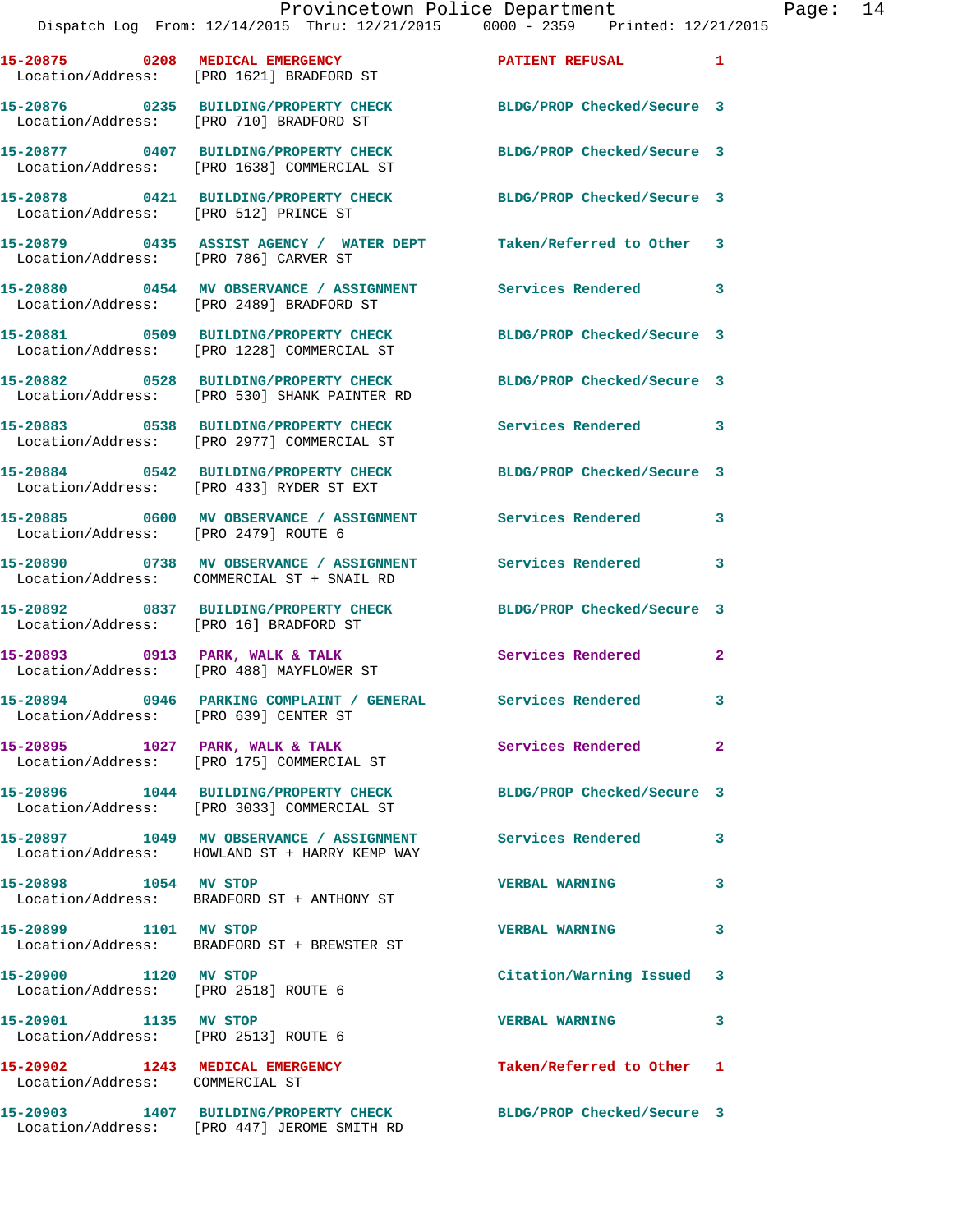|                                                                       | 15-20904 1412 ASSIST CITIZEN<br>Location/Address: [PRO 542] SHANK PAINTER RD          | Services Rendered 3        |              |
|-----------------------------------------------------------------------|---------------------------------------------------------------------------------------|----------------------------|--------------|
| 15-20905 1420 MEDICAL EMERGENCY<br>Location/Address: COMMERCIAL ST    |                                                                                       | Transported to Hospital 1  |              |
|                                                                       | 15-20906 1423 BUILDING/PROPERTY CHECK<br>Location/Address: [PRO 519] RACE POINT RD    | BLDG/PROP Checked/Secure 3 |              |
|                                                                       | 15-20909 1509 PARK, WALK & TALK<br>Location/Address: [PRO 208] COMMERCIAL ST          | Services Rendered 2        |              |
| 15-20910 1515 COMPLAINT                                               | Location/Address: [PRO 542] SHANK PAINTER RD                                          | Services Rendered 3        |              |
|                                                                       | 15-20911 1520 BUILDING/PROPERTY CHECK<br>Location/Address: [PRO 3033] COMMERCIAL ST   | BLDG/PROP Checked/Secure 3 |              |
|                                                                       | 15-20913 1553 BUILDING/PROPERTY CHECK<br>Location/Address: [PRO 1830] BRADFORD ST     | BLDG/PROP Checked/Secure 3 |              |
|                                                                       | 15-20914 1641 RESIDENTIAL BURGLAR<br>Location/Address: [PRO 733] BRADFORD ST          | False Alarm                | $\mathbf{1}$ |
| 15-20915 1654 MV STOP                                                 | Location/Address: [PRO 3004] BRADFORD ST                                              | <b>VERBAL WARNING</b>      | 3            |
|                                                                       | 15-20916 1800 BUILDING/PROPERTY CHECK<br>Location/Address: [PRO 2898] JEROME SMITH RD | BLDG/PROP Checked/Secure 3 |              |
| 15-20917 1811 ASSIST CITIZEN                                          | Location/Address: [PRO 3670] SHANK PAINTER RD                                         | <b>Services Rendered</b>   | 3            |
| 15-20918 1833 MV STOP                                                 | Location/Address: BRADFORD ST + WINTHROP ST                                           | <b>VERBAL WARNING</b>      | 3            |
| 15-20919 1843 BAR CHECK                                               | Location/Address: [PRO 356] COMMERCIAL ST                                             | Services Rendered          | $\mathbf{2}$ |
|                                                                       | 15-20920 1919 COMMERCIAL BURGLAR<br>Location/Address: [PRO 3313] STANDISH ST          | False Alarm Weather (No 1  |              |
|                                                                       | 15-20921 1923 DISTURBANCE<br>Location/Address: [PRO 155] COMMERCIAL ST                | Services Rendered 1        |              |
| 15-20922 2011 MISSING PERSON<br>Location/Address: [PRO 3222] ALDEN ST |                                                                                       | <b>Services Rendered</b>   | $\mathbf{1}$ |
|                                                                       | 15-20923 2104 MEDICAL EMERGENCY<br>Location/Address: [PRO 3828] COMMERCIAL ST         | Transported to Hospital 1  |              |
| 15-20925 2218 LIFT ASSIST                                             | Location/Address: [PRO 442] HARRY KEMP WAY                                            | Services Rendered          | 1            |
| 15-20926 2226 MEDICAL EMERGENCY<br>Location/Address: RACE POINT RD    |                                                                                       | Transported to Hospital 1  |              |
|                                                                       | 15-20927 2300 BUILDING/PROPERTY CHECK<br>Location/Address: [PRO 2543] MACMILLAN WHARF | BLDG/PROP Checked/Secure 3 |              |
|                                                                       | 15-20928 2348 BUILDING/PROPERTY CHECK<br>Location/Address: [PRO 433] RYDER ST EXT     | BLDG/PROP Checked/Secure 3 |              |
| For Date: $12/20/2015$ - Sunday                                       |                                                                                       |                            |              |

**15-20929 0007 LOBBY TRAFFIC Services Rendered 2 13**  Location/Address: [PRO 542] SHANK PAINTER RD **15-20930 0010 MV OBSERVANCE / ASSIGNMENT Services Rendered 3**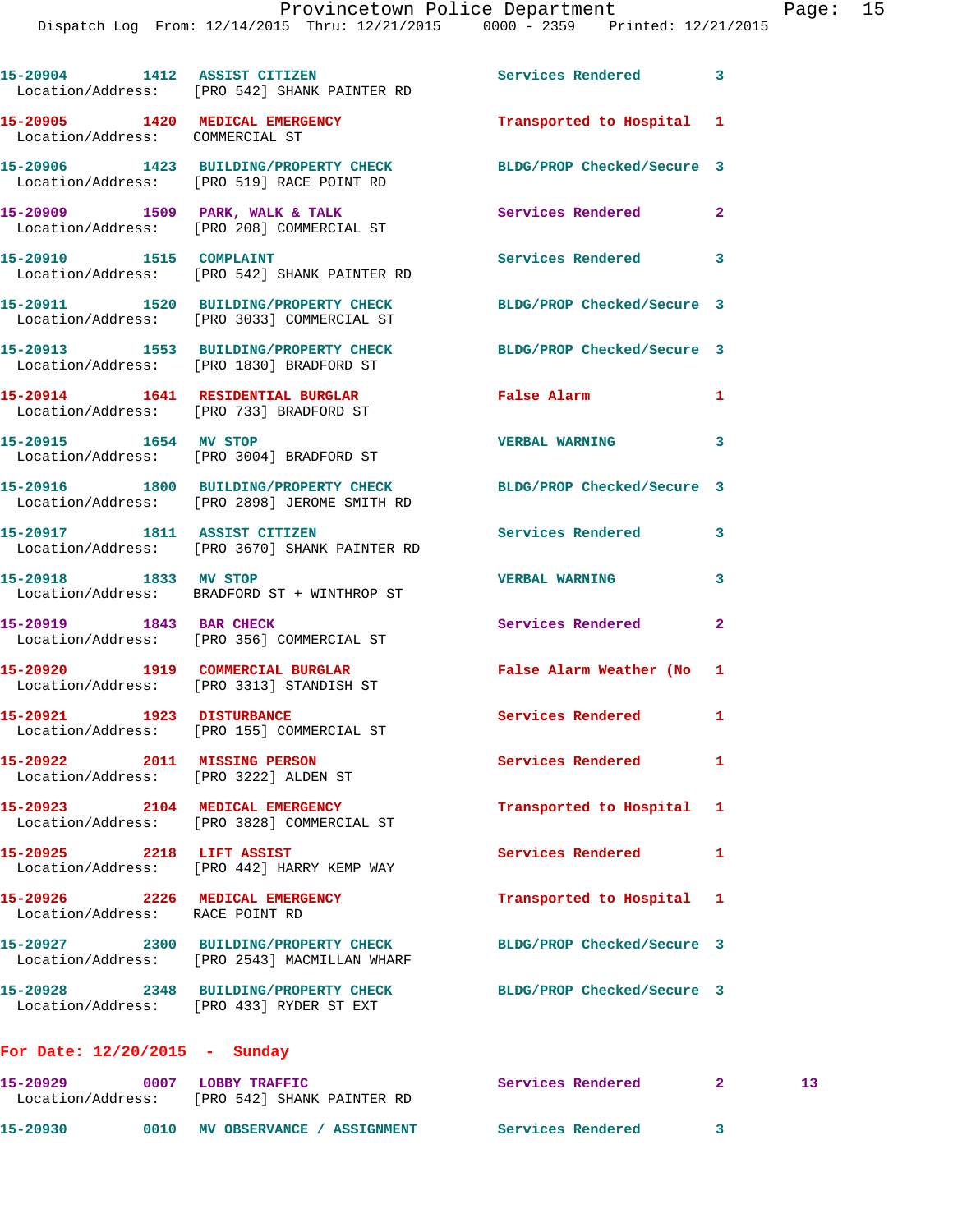|                                        | Provincetown Police Department<br>Dispatch Log From: 12/14/2015 Thru: 12/21/2015 0000 - 2359 Printed: 12/21/2015  |                            |                | Page: | 16 |
|----------------------------------------|-------------------------------------------------------------------------------------------------------------------|----------------------------|----------------|-------|----|
|                                        | Location/Address: [PRO 94] BRADFORD ST                                                                            |                            |                |       |    |
|                                        | 15-20931 0048 BUILDING/PROPERTY CHECK Services Rendered 3<br>Location/Address: [PRO 75] CAPTAIN BERTIES WAY       |                            |                |       |    |
|                                        | 15-20932 0146 BUILDING/PROPERTY CHECK BLDG/PROP Checked/Secure 3<br>Location/Address: [PRO 1778] SHANK PAINTER RD |                            |                |       |    |
|                                        | 15-20933 0203 BUILDING/PROPERTY CHECK<br>Location/Address: [PRO 1638] COMMERCIAL ST                               | BLDG/PROP Checked/Secure 3 |                |       |    |
|                                        | 15-20934 0307 BUILDING/PROPERTY CHECK BLDG/PROP Checked/Secure 3<br>Location/Address: [PRO 306] COMMERCIAL ST     |                            |                |       |    |
|                                        | 15-20935 0324 BUILDING/PROPERTY CHECK Services Rendered 3<br>Location/Address: [PRO 2483] COMMERCIAL ST           |                            |                |       |    |
| Location/Address: [PRO 2513] ROUTE 6   | 15-20936 6403 MV OBSERVANCE / ASSIGNMENT Services Rendered 3                                                      |                            |                |       |    |
| Location/Address: [PRO 571] ALDEN ST   | 15-20937 0528 BUILDING/PROPERTY CHECK BLDG/PROP Checked/Secure 3                                                  |                            |                |       |    |
|                                        | 15-20938 0532 BUILDING/PROPERTY CHECK Services Rendered 3<br>Location/Address: [PRO 2898] JEROME SMITH RD         |                            |                |       |    |
|                                        | 15-20939 0553 BUILDING/PROPERTY CHECK BLDG/PROP Checked/Secure 3<br>Location/Address: [PRO 554] TREMONT ST        |                            |                |       |    |
|                                        | 15-20940 0557 BUILDING/PROPERTY CHECK<br>Location/Address: [PRO 3259] MACMILLAN WHARF                             | BLDG/PROP Checked/Secure 3 |                |       |    |
|                                        | 15-20941 0613 BUILDING/PROPERTY CHECK<br>Location/Address: [PRO 2500] COMMERCIAL ST                               | Services Rendered          | 3              |       |    |
|                                        | 15-20942 0712 WIRES DOWN<br>Location/Address: [PRO 723] BRADFORD ST                                               | Services Rendered          | $\mathbf{2}$   |       |    |
| 15-20943 0741 MV DISABLED              | Location/Address: PROVINCELANDS RD + BRADFORD ST EXT                                                              | Services Rendered          | $\mathbf{2}$   |       |    |
| 15-20944 0742 SEAL                     | Location/Address: [PRO 106] COMMERCIAL ST                                                                         | <b>Services Rendered</b>   | $\overline{2}$ |       |    |
|                                        | 15-20945 0908 MV OBSERVANCE / ASSIGNMENT Services Rendered 3<br>Location/Address: [PRO 2977] COMMERCIAL ST        |                            |                |       |    |
| Location/Address: [PRO 16] BRADFORD ST | 15-20946 1012 BUILDING/PROPERTY CHECK                                                                             | BLDG/PROP Checked/Secure 3 |                |       |    |
|                                        | 15-20947 1016 BUILDING/PROPERTY CHECK<br>Location/Address: [PRO 2539] RYDER ST EXT                                | BLDG/PROP Checked/Secure 3 |                |       |    |
|                                        | 15-20948 1022 BUILDING/PROPERTY CHECK<br>Location/Address: [PRO 3033] COMMERCIAL ST                               | BLDG/PROP Checked/Secure 3 |                |       |    |
| 15-20949 1044 ASSIST CITIZEN           | Location/Address: [PRO 3141] COMMERCIAL ST                                                                        | Taken/Referred to Other 3  |                |       |    |
|                                        | 15-20950 1049 MV OBSERVANCE / ASSIGNMENT<br>Location/Address: HOWLAND ST + HARRY KEMP WAY                         | No Action Required         | 3              |       |    |
| 15-20951 1051 MV STOP                  | Location/Address: MAYFLOWER AVE + COMMERCIAL ST                                                                   | <b>VERBAL WARNING</b>      | 3              |       |    |
| Location/Address: SNAIL RD             | 15-20952 1102 MV OBSERVANCE / ASSIGNMENT Services Rendered                                                        |                            | 3              |       |    |
| 15-20953 1130 MV STOP                  | Location/Address: [PRO 372] COMMERCIAL ST                                                                         | <b>VERBAL WARNING</b>      | 3              |       |    |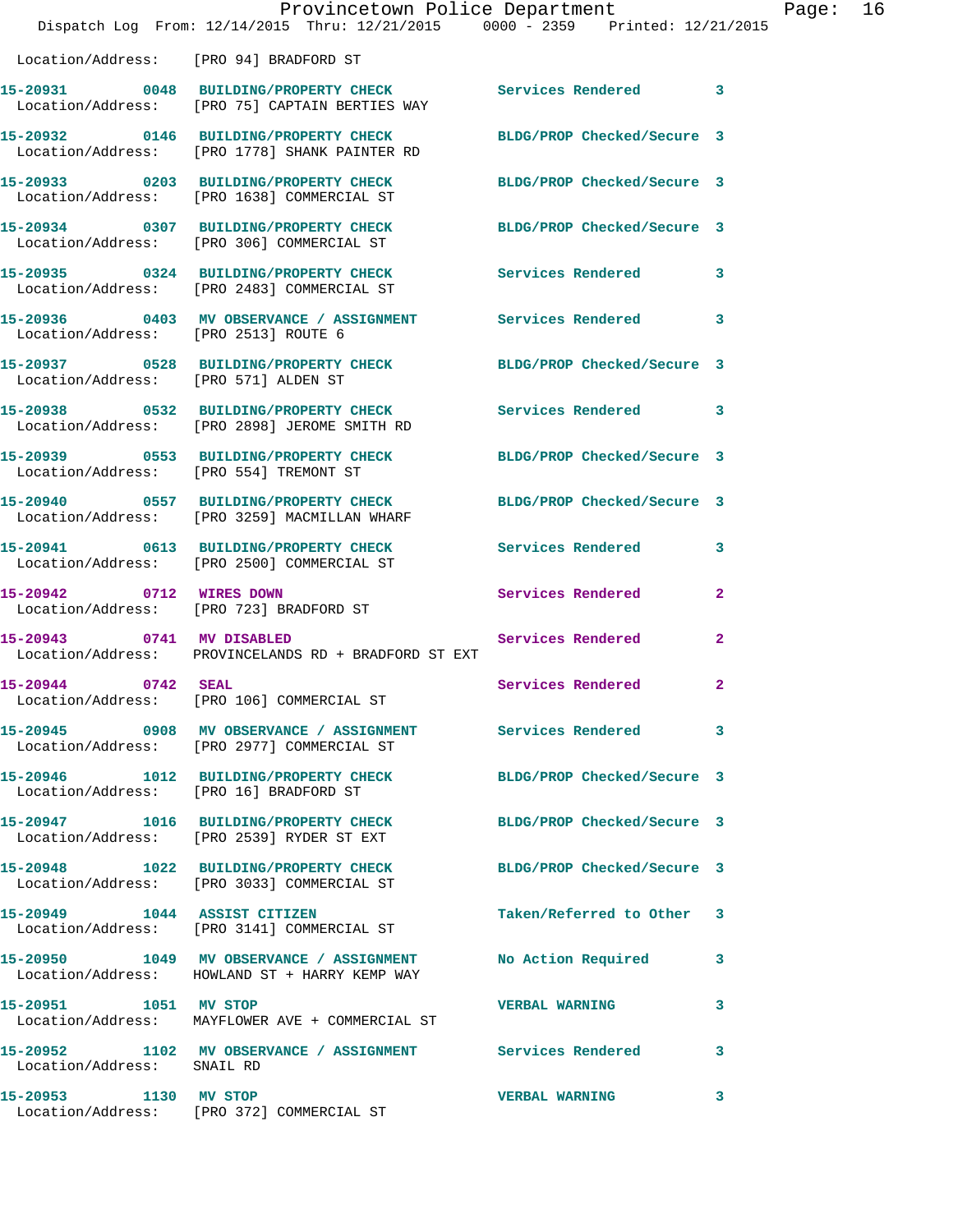|                                                      | Provincetown Police Department The Page: 17<br>Dispatch Log From: 12/14/2015 Thru: 12/21/2015 0000 - 2359 Printed: 12/21/2015 |                            |              |
|------------------------------------------------------|-------------------------------------------------------------------------------------------------------------------------------|----------------------------|--------------|
|                                                      | 15-20954 1257 BUILDING/PROPERTY CHECK BLDG/PROP Checked/Secure 3<br>Location/Address: [PRO 105] COMMERCIAL ST                 |                            |              |
|                                                      | 15-20955   1301   BUILDING/PROPERTY CHECK   BLDG/PROP Checked/Secure   3<br>Location/Address: [PRO 447] JEROME SMITH RD       |                            |              |
|                                                      | 15-20956 1305 MV OBSERVANCE / ASSIGNMENT No Action Required 3<br>Location/Address: SHANK PAINTER RD + JEROME SMITH RD         |                            |              |
| Location/Address: [PRO 94] BRADFORD ST               | 15-20957 1315 MV OBSERVANCE / ASSIGNMENT Services Rendered 3                                                                  |                            |              |
| 15-20958 1345 MV STOP<br>Location/Address: CENTER ST |                                                                                                                               | VERBAL WARNING 3           |              |
|                                                      | 15-20959 1401 BUILDING/PROPERTY CHECK BLDG/PROP Checked/Secure 3<br>Location/Address: [PRO 2898] JEROME SMITH RD              |                            |              |
|                                                      | 15-20960 1523 BUILDING/PROPERTY CHECK BLDG/PROP Checked/Secure 3<br>Location/Address: [PRO 1778] SHANK PAINTER RD             |                            |              |
|                                                      | 15-20962 1545 PARK, WALK & TALK 1999 Services Rendered 2<br>Location/Address: [PRO 105] COMMERCIAL ST                         |                            |              |
|                                                      | 15-20963 1601 MEDICAL EMERGENCY/LACERATION Services Rendered 1<br>Location/Address: [PRO 1892] SHANK PAINTER RD               |                            |              |
|                                                      | 15-20964   1621   BUILDING/PROPERTY CHECK   BLDG/PROP Checked/Secure   3<br>Location/Address: [PRO 1830] BRADFORD ST          |                            |              |
|                                                      | 15-20965   1624   BUILDING/PROPERTY CHECK   BLDG/PROP Checked/Secure   3<br>Location/Address: [PRO 3033] COMMERCIAL ST        |                            |              |
|                                                      | 15-20966 1629 FOUND PHONE PURPLE CASE Services Rendered 3<br>Location/Address: [PRO 542] SHANK PAINTER RD                     |                            |              |
| Location/Address: COURT ST                           | 15-20967 1634 FOUND KEYS/ANCHOR KEY FOB Services Rendered 3                                                                   |                            |              |
| Location/Address: [PRO 2520] PRINCE ST               | 15-20968 1641 BUILDING/PROPERTY CHECK BLDG/PROP Checked/Secure 3                                                              |                            |              |
|                                                      | 15-20969 1642 BUILDING/PROPERTY CHECK<br>Location/Address: [PRO 75] CAPTAIN BERTIES WAY                                       | BLDG/PROP Checked/Secure 3 |              |
|                                                      | 15-20970 1708 BUILDING/PROPERTY CHECK BLDG/PROP Checked/Secure 3<br>Location/Address: [PRO 1780] JOHNSON ST                   |                            |              |
| Location/Address: [PRO 94] BRADFORD ST               | 15-20971 1718 MV OBSERVANCE / ASSIGNMENT Services Rendered 3                                                                  |                            |              |
|                                                      | 15-20972 1813 BUILDING/PROPERTY CHECK BLDG/PROP Checked/Secure 3<br>Location/Address: [PRO 433] RYDER ST EXT                  |                            |              |
|                                                      | 15-20974 1835 BUILDING/PROPERTY CHECK BLDG/PROP Checked/Secure 3<br>Location/Address: [PRO 707] BAYBERRY AVE                  |                            |              |
|                                                      | 15-20975 1853 MEDICAL EMERGENCY/LIFT ASSIST Services Rendered 1<br>Location/Address: [PRO 2990] COMMERCIAL ST                 |                            |              |
|                                                      | 15-20976 1947 BUILDING/PROPERTY CHECK BLDG/PROP Checked/Secure 3<br>Location/Address: [PRO 2483] COMMERCIAL ST                |                            |              |
|                                                      | 15-20977 1953 PARK, WALK & TALK<br>Location/Address: [PRO 208] COMMERCIAL ST                                                  | Services Rendered          | $\mathbf{2}$ |
|                                                      | 15-20978 2007 MV OBSERVANCE / ASSIGNMENT Services Rendered 3<br>Location/Address: HOWLAND ST + HARRY KEMP WAY                 |                            |              |
|                                                      | 15-20979 2046 MEDICAL EMERGENCY/SIDE PAIN Transported to Hospital 1<br>Location/Address: [PRO 1544] COMMERCIAL ST             |                            |              |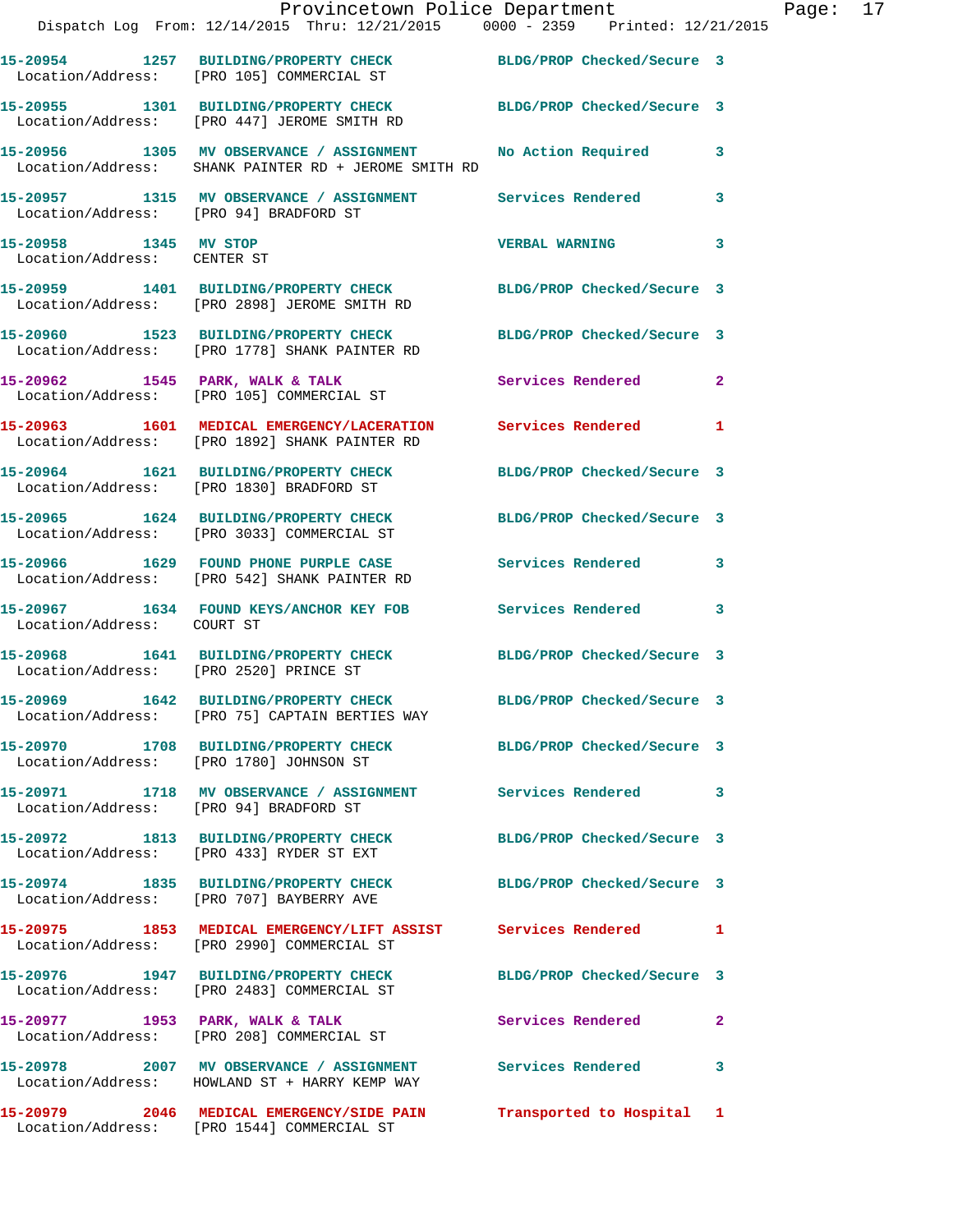| 15-20981                               | 2117 BUILDING/PROPERTY CHECK<br>Location/Address: [PRO 530] SHANK PAINTER RD                                          | BLDG/PROP Checked/Secure 3 |                         |
|----------------------------------------|-----------------------------------------------------------------------------------------------------------------------|----------------------------|-------------------------|
|                                        | 15-20982 2138 BUILDING/PROPERTY CHECK<br>Location/Address: [PRO 3430] COMMERCIAL ST                                   | BLDG/PROP Checked/Secure 3 |                         |
|                                        | 15-20983 2203 BUILDING/PROPERTY CHECK<br>Location/Address: [PRO 526] RYDER ST EXT                                     | BLDG/PROP Checked/Secure 3 |                         |
|                                        | 15-20985 2350 BUILDING/PROPERTY CHECK<br>Location/Address: [PRO 2483] COMMERCIAL ST                                   | Services Rendered          | 3                       |
|                                        | 15-20986 2356 BUILDING/PROPERTY CHECK<br>Location/Address: [PRO 2898] JEROME SMITH RD                                 | Services Rendered 3        |                         |
|                                        | 15-20987 2357 BUILDING/PROPERTY CHECK<br>Location/Address: [PRO 3609] COMMERCIAL ST                                   | BLDG/PROP Checked/Secure 3 |                         |
| For Date: $12/21/2015$ - Monday        |                                                                                                                       |                            |                         |
| 15-20984 0000 LOBBY TRAFFIC            | Location/Address: [PRO 542] SHANK PAINTER RD                                                                          | <b>Services Rendered</b>   | $\mathbf{2}$            |
|                                        | 15-20988 0011 MV OBSERVANCE / ASSIGNMENT Services Rendered<br>Location/Address: [PRO 106] COMMERCIAL ST               |                            | 3                       |
|                                        | 15-20989 0016 BUILDING/PROPERTY CHECK<br>Location/Address: [PRO 2490] PROVINCELANDS RD                                | BLDG/PROP Checked/Secure 3 |                         |
| 15-20990 0021 MV STOP                  | Location/Address: [PRO 2380] CREEK HILL RD                                                                            | <b>VERBAL WARNING</b>      | 3                       |
|                                        | 15-20991 0027 BUILDING/PROPERTY CHECK<br>Location/Address: [PRO 519] RACE POINT RD                                    | BLDG/PROP Checked/Secure 3 |                         |
| Location/Address: ROUTE 6 + SNAIL RD   | 15-20992 0040 MV OBSERVANCE / ASSIGNMENT Services Rendered                                                            |                            | 3                       |
| 15-20993 0051 ALARM - GENERAL          | Location/Address: [PRO 539] SHANK PAINTER RD                                                                          | <b>False Alarm</b>         | 1                       |
| Location/Address: ROUTE 6 + SNAIL RD   | 15-20994 0102 MV OBSERVANCE / ASSIGNMENT Services Rendered                                                            |                            | $\overline{\mathbf{3}}$ |
| Location/Address: [PRO 94] BRADFORD ST | 15-20995 0111 MV OBSERVANCE / ASSIGNMENT Services Rendered                                                            |                            |                         |
|                                        | 15-20996 0115 MV OBSERVANCE / ASSIGNMENT Services Rendered<br>Location/Address: [PRO 530] SHANK PAINTER RD            |                            | $\overline{\mathbf{3}}$ |
|                                        | 15-20997 0129 BUILDING/PROPERTY CHECK<br>Location/Address: [PRO 433] RYDER ST EXT                                     | BLDG/PROP Checked/Secure 3 |                         |
|                                        | 15-20998 0150 BUILDING/PROPERTY CHECK<br>Location/Address: [PRO 2481] TREMONT ST                                      | <b>Services Rendered</b>   | 3                       |
|                                        | 15-20999       0206   MV OBSERVANCE / ASSIGNMENT      Services Rendered<br>Location/Address: HOWLAND ST + BRADFORD ST |                            | 3                       |
|                                        | 15-21001 0208 BUILDING/PROPERTY CHECK<br>Location/Address: [PRO 710] BRADFORD ST                                      | BLDG/PROP Checked/Secure 3 |                         |
|                                        | 15-21000 0209 BUILDING/PROPERTY CHECK<br>Location/Address: [PRO 3430] COMMERCIAL ST                                   | <b>Services Rendered</b>   | 3                       |
|                                        | 15-21002 0239 BUILDING/PROPERTY CHECK<br>Location/Address: [PRO 3259] MACMILLAN WHARF                                 | <b>Services Rendered</b>   | 3                       |
|                                        | 15-21003 0301 BUILDING/PROPERTY CHECK                                                                                 | Services Rendered          | $\overline{\mathbf{3}}$ |